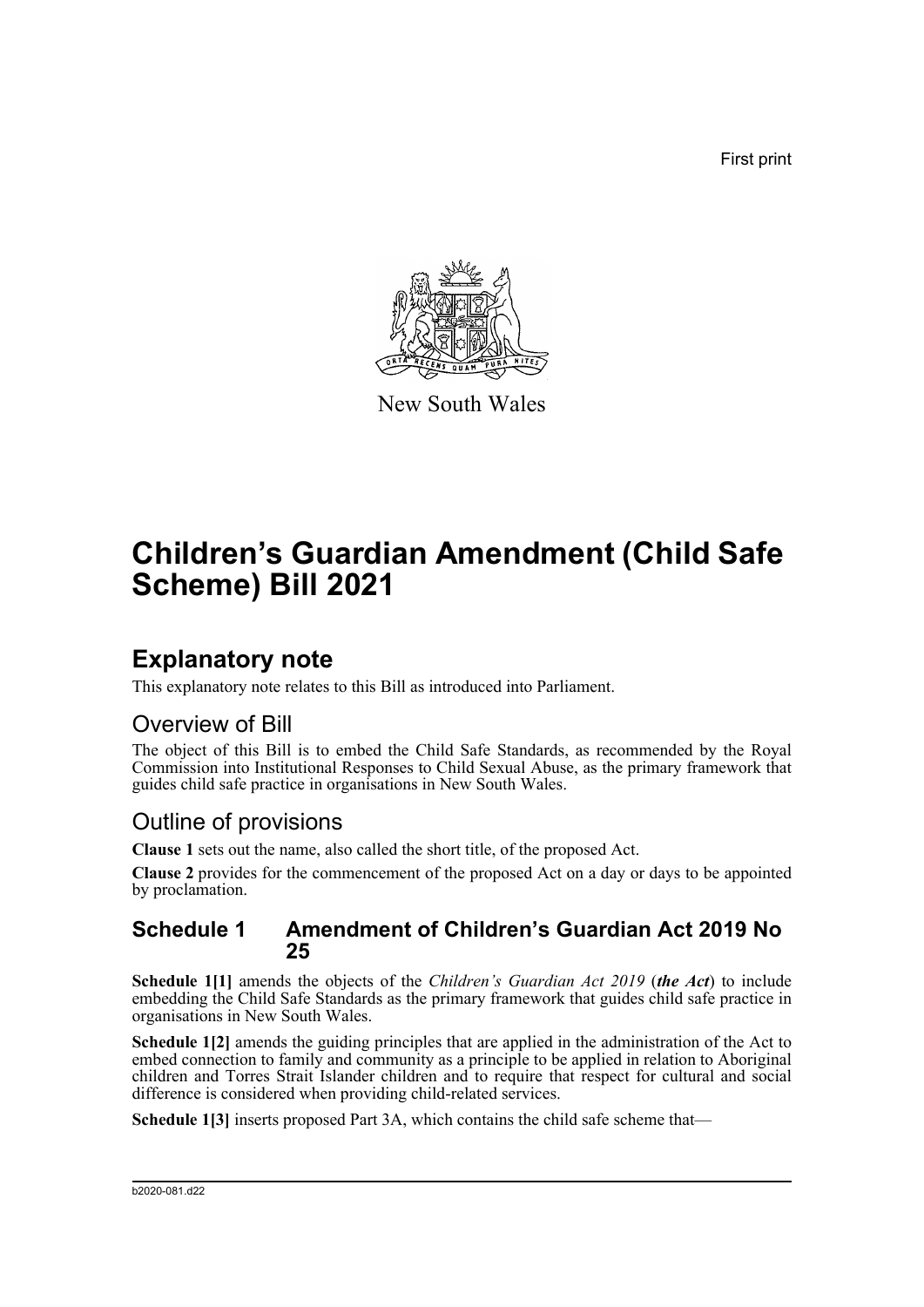- (a) adopts the Child Safe Standards, and
- (b) requires significant public sector agencies that are responsible for the provision of services to children to develop and implement child safe action plans, and
- (c) requires the Children's Guardian to work with child safe organisations to raise awareness of child safety, build the capability of child safe organisations to implement the Child Safe Standards and to promote the implementation of the Child Safe Standards more broadly, and
- (d) provides the Children's Guardian with powers to monitor the implementation of the Child Safe Standards, and
- (e) provides the Children's Guardian with powers for the investigation of complaints and concerns about a child safe organisation's implementation of the Child Safe Standards.

**Schedule 1[4] and [6]–[9]** make amendments consequential on the adoption of the Child Safe Standards by proposed Part 3A.

**Schedule 1[5]** provides the Children's Guardian with an additional power to review systems, policies and processes when monitoring an entity's internal investigation or determination.

**Schedule 1[10]** amends the Act, section 128 to recognise the additional functions of the Children's Guardian that arise from the proposed adoption of the Child Safe Standards and the child safe scheme.

**Schedule 1[11]** updates the functions of Official Community Visitors to include a function relating to the Child Safe Standards.

**Schedule 1[12]** inserts proposed Part 9A, which provides for enforcement measures allowing the Children's Guardian to issue compliance notices to *child safe organisations*, as defined in the proposed amendments to the Dictionary, and to enter into enforceable undertakings with child safe organisations.

**Schedule 1[13]–[17], [19] and [20]** make consequential amendments.

**Schedule 1[18]** allows the Children's Guardian to share information, obtained for the purposes of the child safe scheme or its enforcement functions, with persons undertaking similar child safe functions in another State or Territory or for the Commonwealth.

**Schedule 1[21]–[23]** make consequential amendments to the Dictionary including to define *child safe organisation*.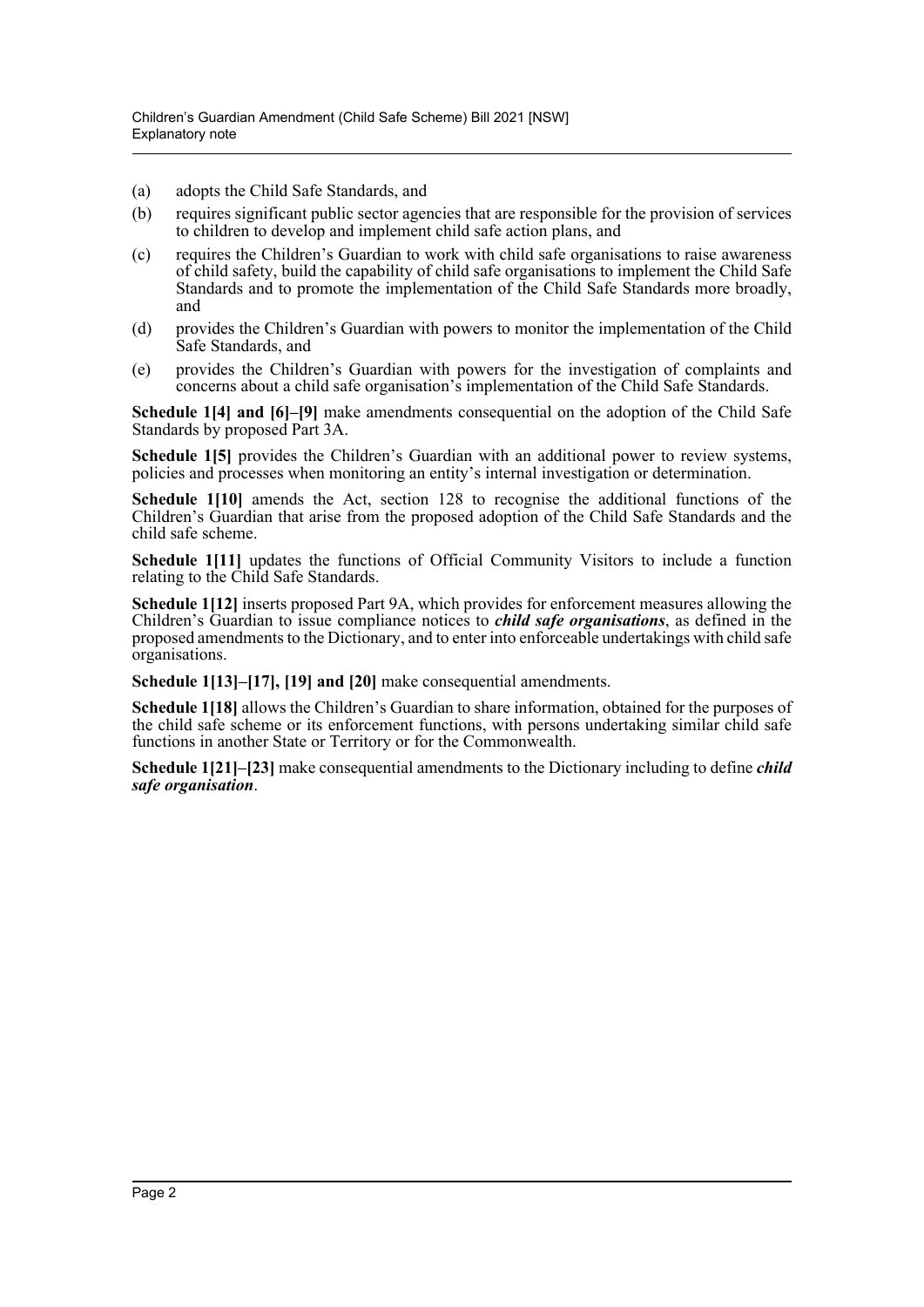First print



New South Wales

# **Children's Guardian Amendment (Child Safe Scheme) Bill 2021**

## **Contents**

| Schedule 1 | Amendment of Children's Guardian Act 2019 No 25 |      |
|------------|-------------------------------------------------|------|
|            | 2 Commencement                                  |      |
|            | Name of Act                                     |      |
|            |                                                 | Page |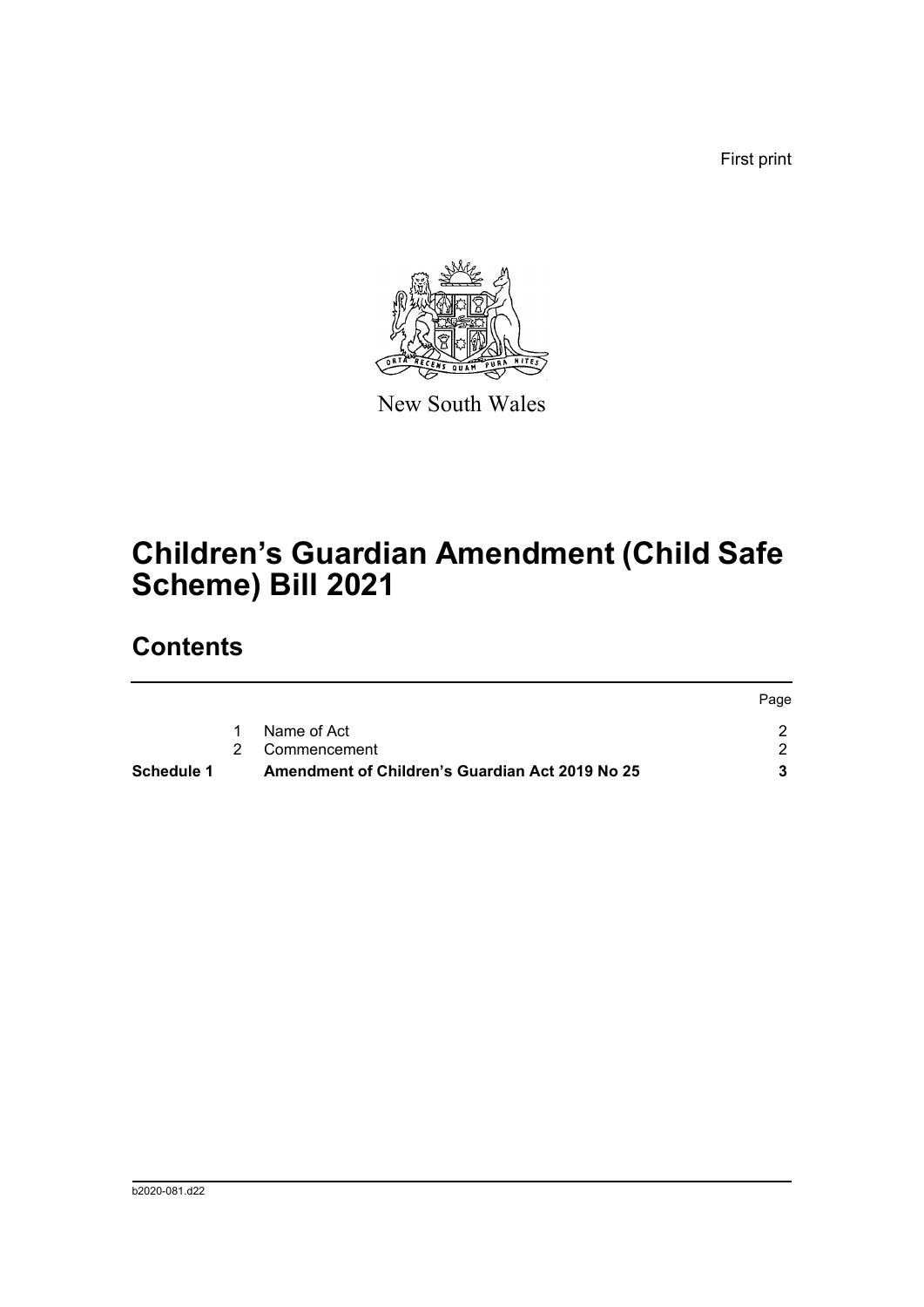

New South Wales

# **Children's Guardian Amendment (Child Safe Scheme) Bill 2021**

No , 2021

#### **A Bill for**

An Act to amend the *Children's Guardian Act 2019* to embed the Child Safe Standards as the primary framework that guides child safe practice in organisations in New South Wales; and for related purposes.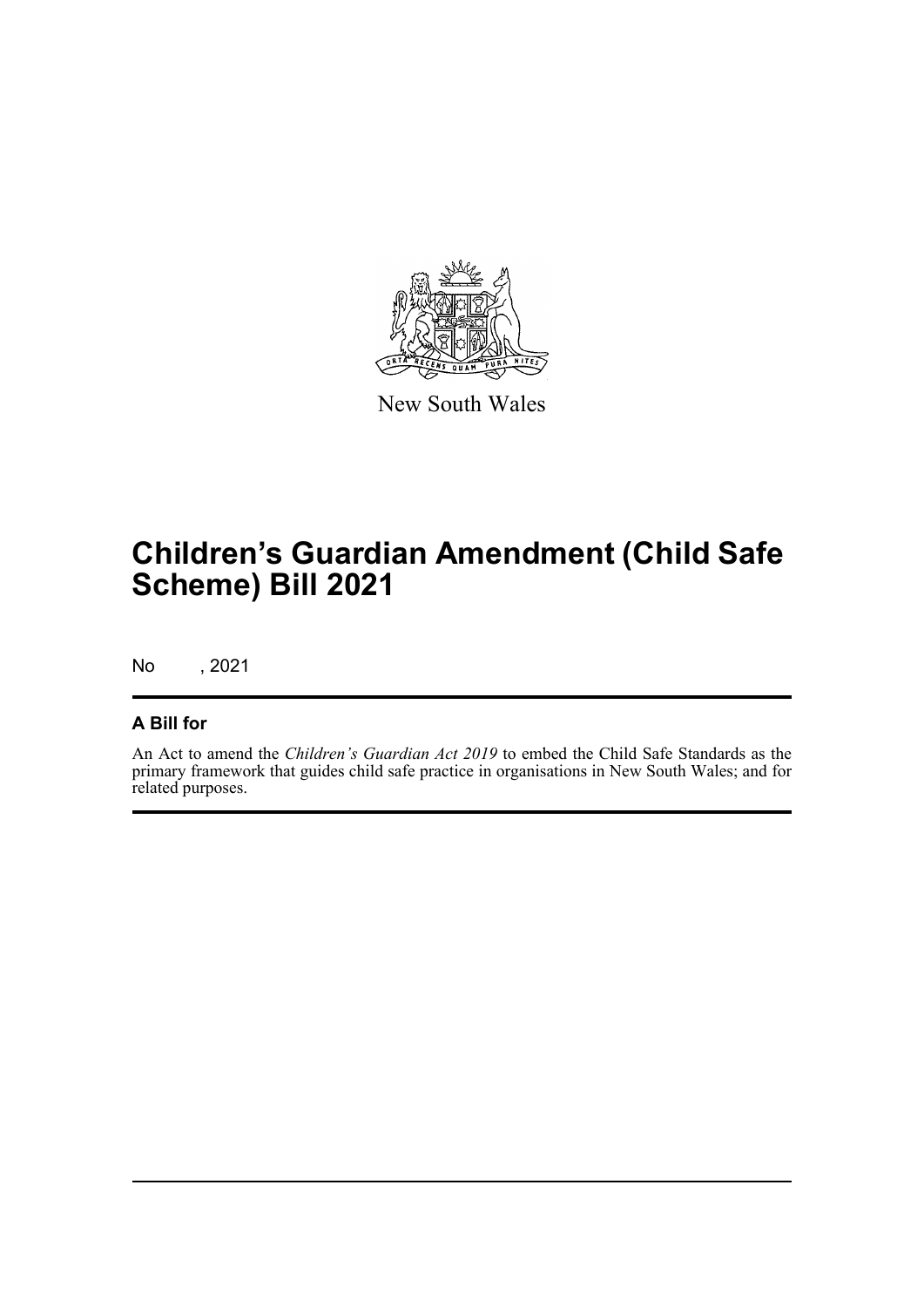<span id="page-4-1"></span><span id="page-4-0"></span>

| The Legislature of New South Wales enacts— |                                                                             |                |  |  |  |  |  |
|--------------------------------------------|-----------------------------------------------------------------------------|----------------|--|--|--|--|--|
|                                            | Name of Act                                                                 | $\mathcal{P}$  |  |  |  |  |  |
|                                            | This Act is the Children's Guardian Amendment (Child Safe Scheme) Act 2021. | 3              |  |  |  |  |  |
|                                            | <b>Commencement</b>                                                         | $\overline{4}$ |  |  |  |  |  |
|                                            | This Act commences on a day or days to be appointed by proclamation.        | 5              |  |  |  |  |  |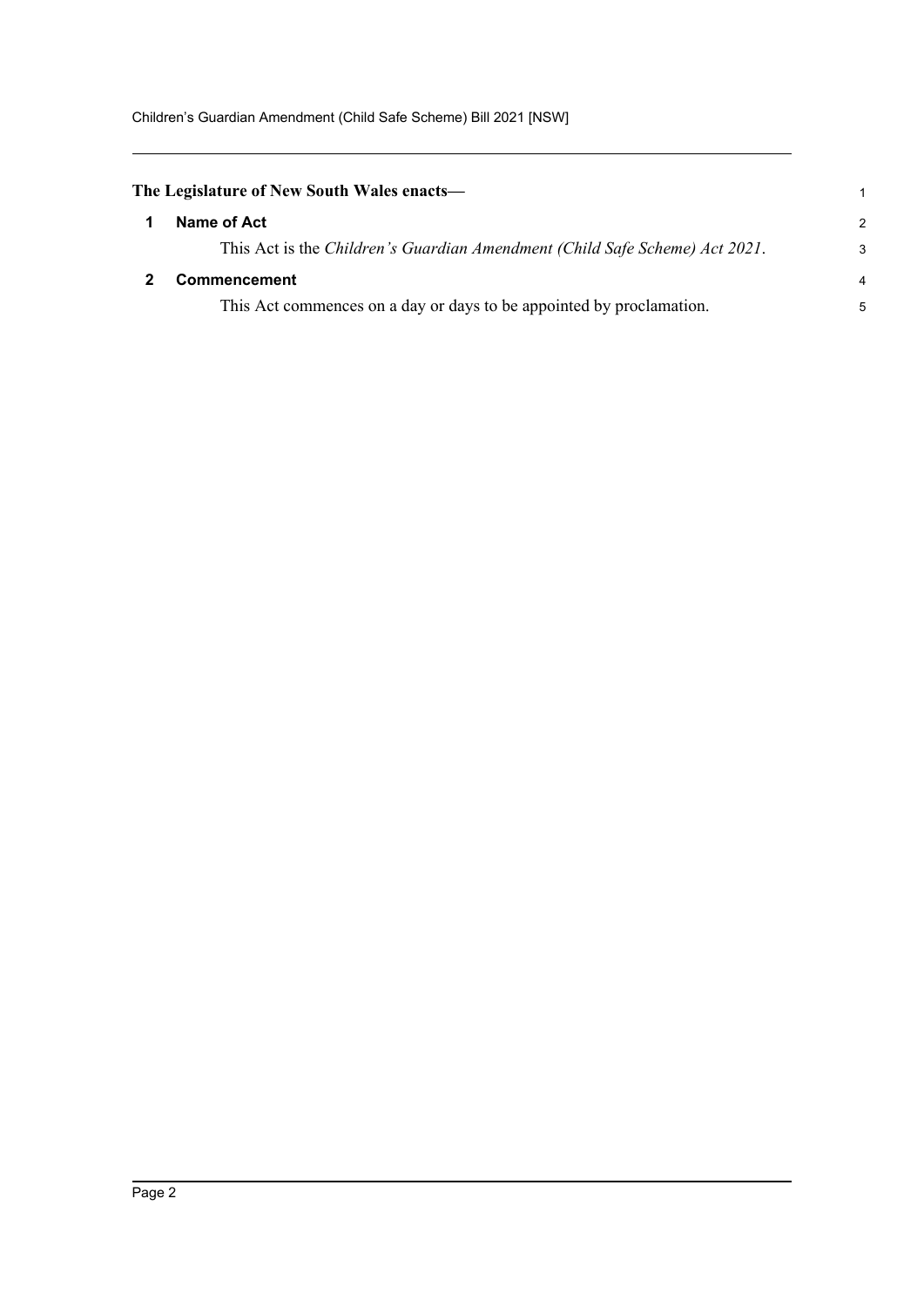<span id="page-5-0"></span>

|       | <b>Schedule 1</b>         |                                     |                        | <b>No 25</b>  |                                       | <b>Amendment of Children's Guardian Act 2019</b>                                                                                                                                           | 1<br>2              |
|-------|---------------------------|-------------------------------------|------------------------|---------------|---------------------------------------|--------------------------------------------------------------------------------------------------------------------------------------------------------------------------------------------|---------------------|
| [1]   |                           | <b>Section 6 Main object of Act</b> |                        |               |                                       |                                                                                                                                                                                            | 3                   |
|       |                           |                                     |                        |               | Insert at the end of section $6(b)$ — |                                                                                                                                                                                            | 4                   |
|       |                           |                                     |                        | , and         |                                       |                                                                                                                                                                                            | 5                   |
|       |                           |                                     | (c)                    |               |                                       | embedding the Child Safe Standards as the primary framework that<br>guides child safe practice in organisations in New South Wales.                                                        | 6<br>$\overline{7}$ |
| $[2]$ |                           | <b>Section 8 Guiding principles</b> |                        |               |                                       |                                                                                                                                                                                            | 8                   |
|       |                           |                                     |                        |               | Omit section 8(e). Insert instead—    |                                                                                                                                                                                            | 9                   |
|       |                           |                                     | (e)                    |               |                                       | in decision-making under this Act and the regulations in relation to an<br>Aboriginal child or a Torres Strait Islander child—                                                             | 10<br>11            |
|       |                           |                                     |                        | (i)           |                                       | the Aboriginal and Torres Strait Islander Child and Young Person<br>Placement Principles set out in the Children and Young Persons<br>(Care and Protection) Act 1998, section 13, and      | 12<br>13<br>14      |
|       |                           |                                     |                        | (i)           |                                       | the embedding of connection to family and community with the<br>ultimate goal of the child feeling safe and secure in their identity,<br>culture and community, and                        | 15<br>16<br>17      |
|       |                           |                                     | (e1)                   | and           |                                       | in decision-making under this Act, respect for cultural and social<br>difference must be considered in the provision of child-related services,                                            | 18<br>19<br>20      |
| [3]   | Part 3A                   |                                     |                        |               |                                       |                                                                                                                                                                                            | 21                  |
|       |                           | Insert after Part 3-                |                        |               |                                       |                                                                                                                                                                                            | 22                  |
|       | Part 3A Child safe scheme |                                     |                        |               |                                       |                                                                                                                                                                                            |                     |
|       | <b>Division 1</b>         |                                     |                        |               | <b>Preliminary</b>                    |                                                                                                                                                                                            | 24                  |
|       | 8Α                        |                                     | <b>Objects of Part</b> |               |                                       |                                                                                                                                                                                            | 25                  |
|       |                           |                                     |                        | from harm by— |                                       | The objects of this Part are for the Children's Guardian to protect children                                                                                                               | 26<br>27            |
|       |                           |                                     | (a)                    |               |                                       | adopting the Child Safe Standards as the primary framework that guides<br>child safe practice, and                                                                                         | 28<br>29            |
|       |                           |                                     | (b)                    |               |                                       | implementing regulatory approaches that-                                                                                                                                                   | 30                  |
|       |                           |                                     |                        | (i)           |                                       | improve systems for the prevention, identification, response to<br>and reporting of child abuse in child safe organisations through<br>the implementation of the Child Safe Standards, and | 31<br>32<br>33      |
|       |                           |                                     |                        | (i)           |                                       | assist child safe organisations to implement the Child Safe<br>Standards by raising awareness and providing guidance, training<br>and education, and                                       | 34<br>35<br>36      |
|       |                           |                                     |                        | (iii)         |                                       | monitor and report on the compliance of child safe organisations<br>with the Child Safe Standards, and                                                                                     | 37<br>38            |
|       |                           |                                     |                        | (iv)          |                                       | enforce compliance with the Child Safe Standards, and                                                                                                                                      | 39                  |
|       |                           |                                     |                        | (v)           |                                       | provide for the investigation of complaints about a child safe<br>organisation's-                                                                                                          | 40<br>41            |
|       |                           |                                     |                        |               | (A)                                   | implementation of the Child Safe Standards, or                                                                                                                                             | 42                  |
|       |                           |                                     |                        |               | (B)                                   | compliance with the Child Safe Standards, or                                                                                                                                               | 43                  |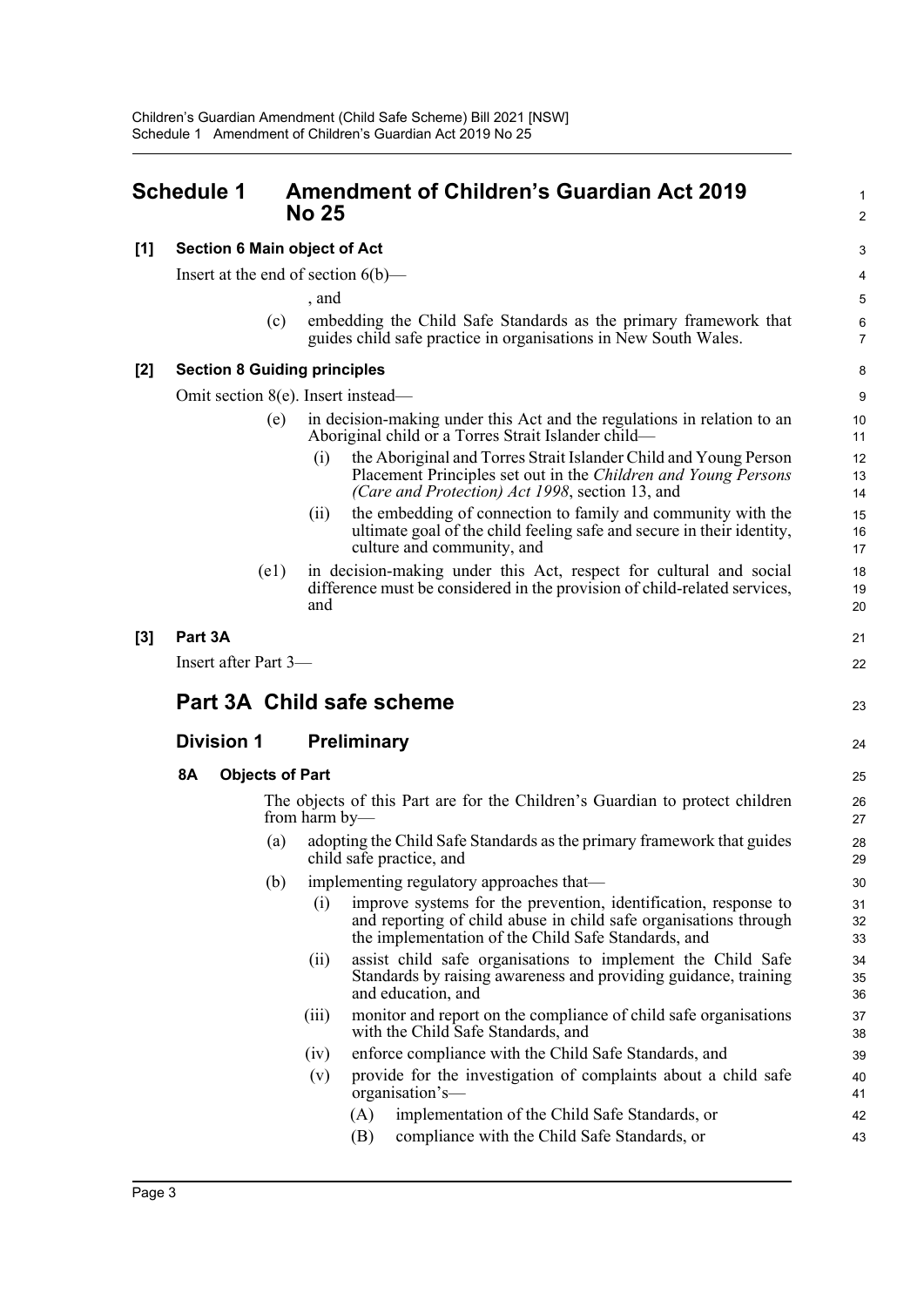|    |                    |               | (C)           | compliance with recommendations contained in a<br>monitoring assessment report, and                                                                                                                            | 1<br>$\overline{2}$ |
|----|--------------------|---------------|---------------|----------------------------------------------------------------------------------------------------------------------------------------------------------------------------------------------------------------|---------------------|
|    |                    | (vi)          |               | establish child safe action plans with prescribed agencies, and                                                                                                                                                | 3                   |
|    |                    | (vii)         |               | provide for the ongoing exchange of information about risks to                                                                                                                                                 | 4                   |
|    |                    |               |               | child safety in organisations between government agencies, both                                                                                                                                                | 5                   |
|    |                    |               |               | in New South Wales and in other States and Territories, with<br>child safety responsibilities.                                                                                                                 | 6<br>7              |
| 8Β | <b>Definitions</b> |               |               |                                                                                                                                                                                                                | 8                   |
|    |                    | In this Part— |               |                                                                                                                                                                                                                | 9                   |
|    |                    |               |               | <i>child safe action plan—see section 8F.</i>                                                                                                                                                                  | 10                  |
|    |                    |               |               | <i>monitoring assessment report</i> means a report issued by the Children's<br>Guardian under section 8W.                                                                                                      | 11<br>12            |
|    |                    |               |               | <i>prescribed agency</i> —see section 8G.                                                                                                                                                                      | 13                  |
|    |                    |               |               | <i>related body</i> , for a prescribed agency—see section 8H.                                                                                                                                                  | 14                  |
|    |                    |               |               | <i>religious body</i> has the same meaning as in section 15A.                                                                                                                                                  | 15                  |
|    | <b>Division 2</b>  |               |               | <b>Child Safe Standards</b>                                                                                                                                                                                    | 16                  |
| 8C |                    |               |               | <b>Meaning of "Child Safe Standards"</b>                                                                                                                                                                       | 17                  |
|    |                    |               |               | The <i>Child Safe Standards</i> are-                                                                                                                                                                           | 18                  |
|    | 1.                 | culture.      |               | Child safety is embedded in organisational leadership, governance and                                                                                                                                          | 19<br>20            |
|    | 2.                 |               |               | Children participate in decisions affecting them and are taken seriously.                                                                                                                                      | 21                  |
|    | 3.                 |               |               | Families and communities are informed and involved.                                                                                                                                                            | 22                  |
|    | 4.                 |               |               | Equity is upheld, and diverse needs are taken into account.                                                                                                                                                    | 23                  |
|    | 5.                 |               |               | People working with children are suitable and supported.                                                                                                                                                       | 24                  |
|    | 6.                 |               |               | Processes to respond to complaints of child abuse are child focused.                                                                                                                                           | 25                  |
|    | 7.                 |               |               | Staff are equipped with the knowledge, skills and awareness to keep<br>children safe through continual education and training.                                                                                 | 26<br>27            |
|    | 8.                 | occur.        |               | Physical and online environments minimise the opportunity for abuse to                                                                                                                                         | 28<br>29            |
|    | 9.                 |               | and improved. | Implementation of the Child Safe Standards is continuously reviewed                                                                                                                                            | 30<br>31            |
|    | 10.                |               |               | Policies and procedures document how the organisation is child safe.                                                                                                                                           | 32                  |
| 8D |                    |               |               | Systems, policies and processes                                                                                                                                                                                | 33                  |
|    | (1)                |               |               | The head of a child safe organisation must ensure the organisation implements<br>the Child Safe Standards through systems, policies and processes which may<br>include, but are not limited to, the following- | 34<br>35<br>36      |
|    | (a)                |               |               | a statement of the organisation's commitment to child safety,                                                                                                                                                  | 37                  |
|    | (b)                |               |               | a child safe policy,                                                                                                                                                                                           | 38                  |
|    | (c)                |               |               | a code of conduct applying to the following—                                                                                                                                                                   | 39                  |
|    |                    | (i)           |               | employees,                                                                                                                                                                                                     | 40                  |
|    |                    | (ii)          |               | management, however described,                                                                                                                                                                                 | 41                  |
|    |                    | (iii)         |               | contractors,                                                                                                                                                                                                   | 42                  |
|    |                    | (iv)          |               | volunteers,                                                                                                                                                                                                    | 43                  |
|    |                    |               |               |                                                                                                                                                                                                                |                     |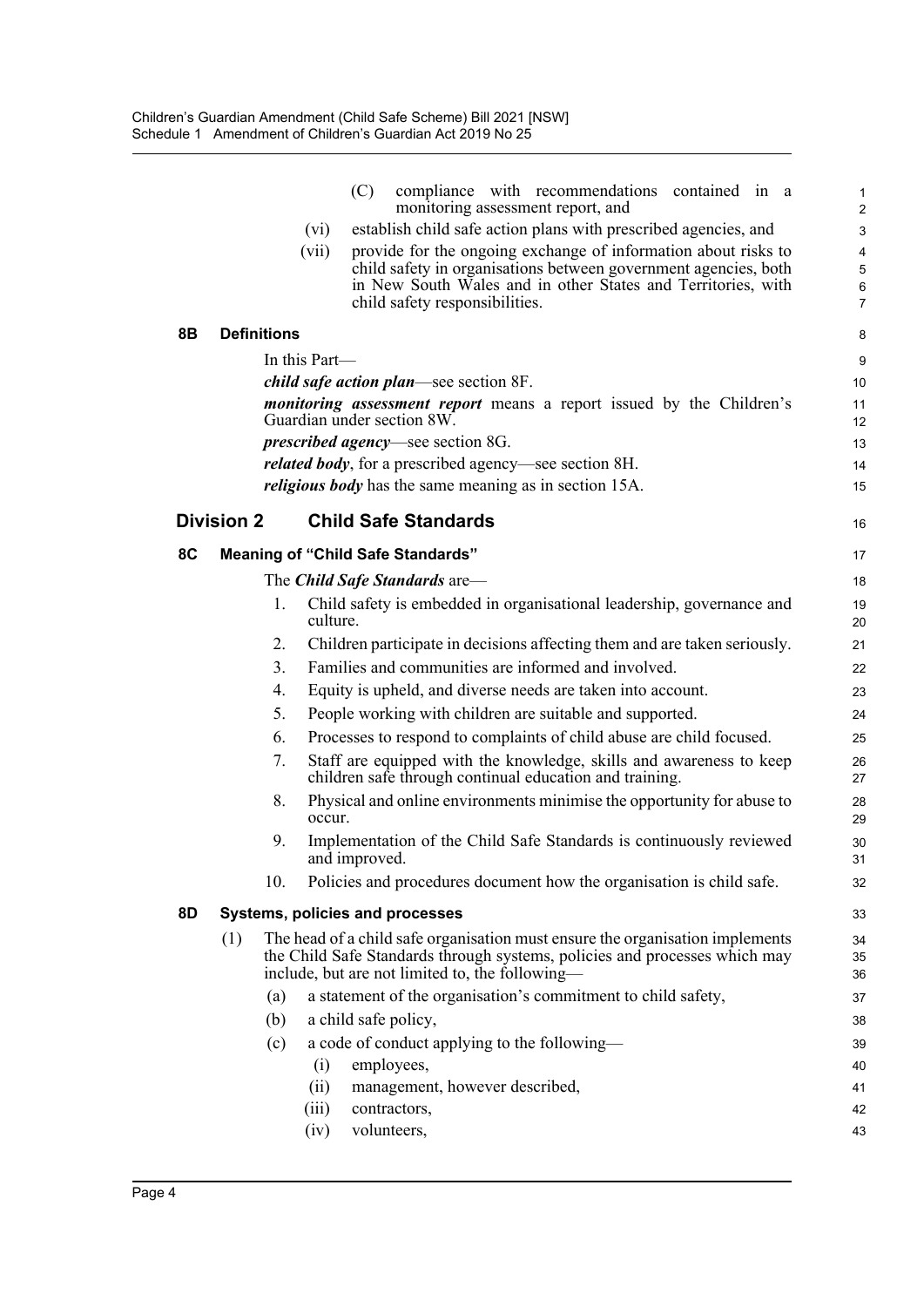|    |                   | (d)       | a complaint management policy and procedure,                                                                                                                                                                                                                                                                         | 1                    |
|----|-------------------|-----------|----------------------------------------------------------------------------------------------------------------------------------------------------------------------------------------------------------------------------------------------------------------------------------------------------------------------|----------------------|
|    |                   | (e)       | a human resources policy,                                                                                                                                                                                                                                                                                            | $\overline{c}$       |
|    |                   | (f)       | a risk management plan.                                                                                                                                                                                                                                                                                              | 3                    |
|    | (2)               |           | The head of a child safe organisation must ensure the organisation implements<br>a reportable conduct policy that addresses the matters in section 54(2).                                                                                                                                                            | 4<br>5               |
|    | (3)               |           | The head of a child safe organisation must ensure the systems, policies and<br>processes implemented by the organisation are continuously reviewed and<br>updated to reflect—                                                                                                                                        | 6<br>7<br>8          |
|    |                   | (a)       | changes to the Child Safe Standards, and                                                                                                                                                                                                                                                                             | 9                    |
|    |                   | (b)       | recommendations made to the organisation by the Children's Guardian<br>$1n$ —                                                                                                                                                                                                                                        | 10<br>11             |
|    |                   |           | (i)<br>a monitoring assessment report under section 8W, or                                                                                                                                                                                                                                                           | 12                   |
|    |                   |           | an investigation report under section 8Z, and<br>(ii)                                                                                                                                                                                                                                                                | 13                   |
|    |                   | (c)       | enforcement measures taken under Part 9A against the organisation by<br>the Children's Guardian.                                                                                                                                                                                                                     | 14<br>15             |
| 8E |                   | processes | Children's Guardian may require information about systems, policies and                                                                                                                                                                                                                                              | 16<br>17             |
|    | (1)               |           | The Children's Guardian may, at any time by written notice, require the head<br>of a child safe organisation to give the Children's Guardian, within the<br>reasonable time stated in the notice but not less than 7 days, information about<br>the organisation's systems, policies and processes under section 8D. | 18<br>19<br>20<br>21 |
|    | (2)               |           | If the organisation does not, without reasonable excuse, give the Children's<br>Guardian the information required under subsection (1), the Children's<br>Guardian may-                                                                                                                                              | 22<br>23<br>24       |
|    |                   | (a)       | commence an investigation under Division 6, and                                                                                                                                                                                                                                                                      | 25                   |
|    |                   | (b)       | publish the following on the Office of the Children's Guardian's<br>website-                                                                                                                                                                                                                                         | 26<br>27             |
|    |                   |           | (i)<br>the name of the organisation,                                                                                                                                                                                                                                                                                 | 28                   |
|    |                   |           | (ii)<br>that the organisation has failed to provide the information<br>required by the Children's Guardian under this section.                                                                                                                                                                                       | 29<br>30             |
|    | <b>Division 3</b> |           | Child safe action plans                                                                                                                                                                                                                                                                                              | 31                   |
| 8F |                   |           | Meaning of "child safe action plan"                                                                                                                                                                                                                                                                                  | 32                   |
|    |                   |           | A <i>child safe action plan</i> is a plan that contains the strategies a prescribed<br>agency will take, both in the services it provides and with related bodies, to-                                                                                                                                               | 33<br>34             |
|    |                   | (a)       | build awareness in the community about the importance of child safety<br>in child safe organisations, and                                                                                                                                                                                                            | 35<br>36             |
|    |                   | (b)       | build the capability of child safe organisations to implement the Child<br>Safe Standards, and                                                                                                                                                                                                                       | 37<br>38             |
|    |                   | (c)       | improve the safety of children by implementing the Child Safe<br>Standards.                                                                                                                                                                                                                                          | 39<br>40             |
| 8G |                   |           | Meaning of "prescribed agency"                                                                                                                                                                                                                                                                                       | 41                   |
|    |                   |           | <b>Prescribed agency</b> means each of the following—                                                                                                                                                                                                                                                                | 42                   |
|    |                   | (a)       | the Department of Communities and Justice,                                                                                                                                                                                                                                                                           | 43                   |
|    |                   | (b)       | the Office of Sport within the Department of Communities and Justice,                                                                                                                                                                                                                                                | 44                   |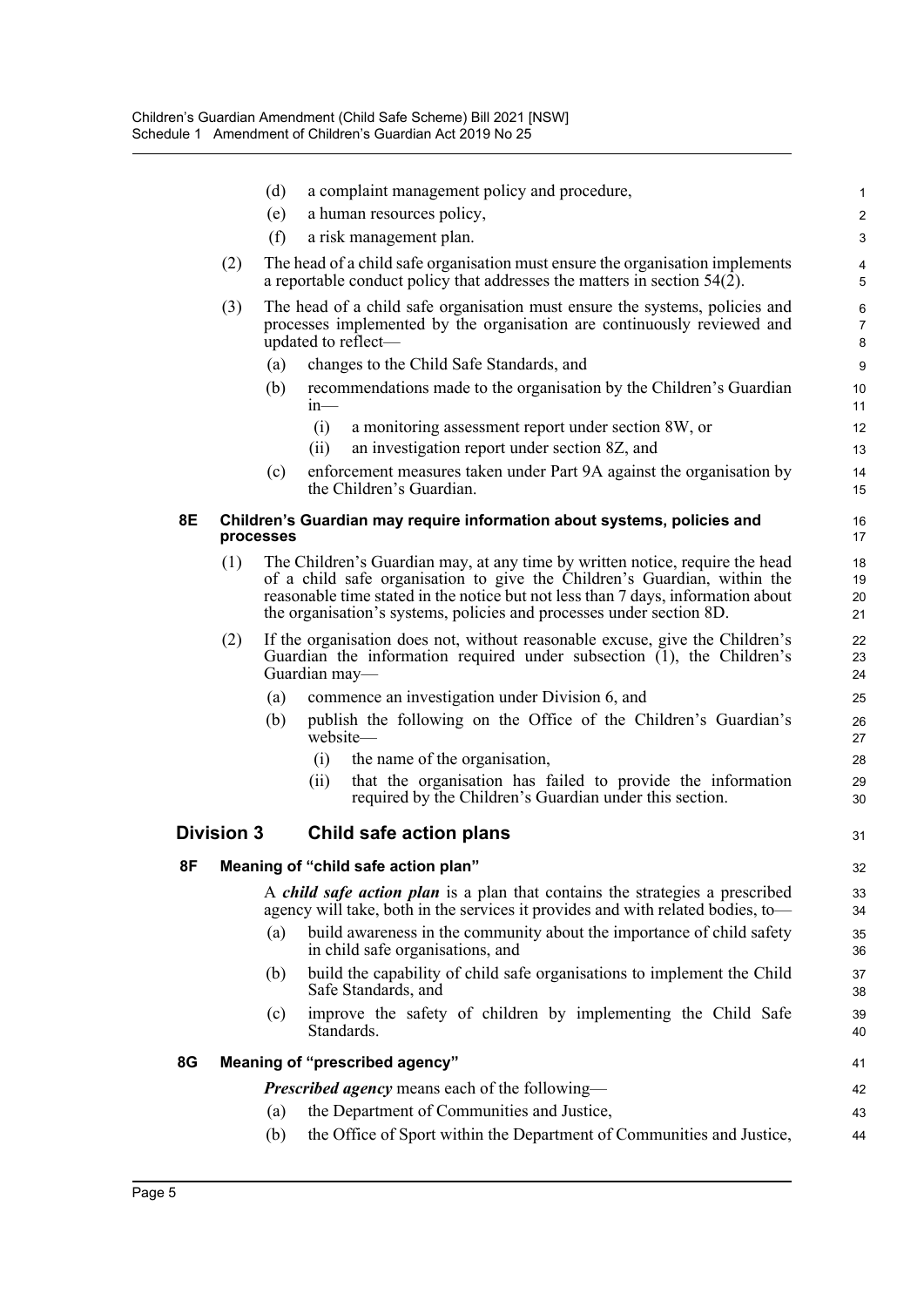|    |     | (c)                                                                                                                                                                              | the Department of Education,                                                                                                                            | $\mathbf{1}$        |  |  |  |  |
|----|-----|----------------------------------------------------------------------------------------------------------------------------------------------------------------------------------|---------------------------------------------------------------------------------------------------------------------------------------------------------|---------------------|--|--|--|--|
|    |     | (d)                                                                                                                                                                              | the NSW Education Standards Authority,                                                                                                                  | $\overline{c}$      |  |  |  |  |
|    |     | (f)                                                                                                                                                                              | the Ministry of Health,                                                                                                                                 | 3                   |  |  |  |  |
|    |     | (g)                                                                                                                                                                              | the Department of Planning, Industry and Environment, limited to<br>functions undertaken by the Office of Local Government,                             | 4<br>5              |  |  |  |  |
|    |     | (h)                                                                                                                                                                              | the Inspector of Custodial Services,                                                                                                                    | 6                   |  |  |  |  |
|    |     | (i)                                                                                                                                                                              | a NSW government agency prescribed by the regulations for the<br>purposes of this section.                                                              | $\overline{7}$<br>8 |  |  |  |  |
| 8H |     |                                                                                                                                                                                  | Meaning of "related body"                                                                                                                               | 9                   |  |  |  |  |
|    |     |                                                                                                                                                                                  | <b>Related body</b> , for a prescribed agency, means a child safe organisation the<br>prescribed agency funds or regulates.                             | 10<br>11            |  |  |  |  |
| 81 |     |                                                                                                                                                                                  | Prescribed agencies to develop and implement plans                                                                                                      | 12 <sup>2</sup>     |  |  |  |  |
|    | (1) | $within-$                                                                                                                                                                        | A prescribed agency must develop and implement a child safe action plan                                                                                 | 13<br>14            |  |  |  |  |
|    |     | (a)                                                                                                                                                                              | 12 months of becoming a prescribed agency, or                                                                                                           | 15                  |  |  |  |  |
|    |     | (b)                                                                                                                                                                              | a longer period approved in writing by the Children's Guardian.                                                                                         | 16                  |  |  |  |  |
|    | (2) |                                                                                                                                                                                  | A child safe action plan must cover the full scope of the agency's child related<br>operations unless—                                                  | 17<br>18            |  |  |  |  |
|    |     | (a)                                                                                                                                                                              | the Children's Guardian gives written approval for the agency to<br>develop and implement an additional plan for a specified area of<br>operations, and | 19<br>20<br>21      |  |  |  |  |
|    |     | (b)                                                                                                                                                                              | the additional plan addresses only the parts of the agency's operations<br>specified in the approval.                                                   | 22<br>23            |  |  |  |  |
| 8J |     | <b>Consultation</b>                                                                                                                                                              |                                                                                                                                                         | 24                  |  |  |  |  |
|    |     |                                                                                                                                                                                  | In developing its child safe action plan, a prescribed agency must—                                                                                     | 25                  |  |  |  |  |
|    |     | (a)                                                                                                                                                                              | consult with the Children's Guardian, and                                                                                                               | 26                  |  |  |  |  |
|    |     | (b)                                                                                                                                                                              | consult with related bodies and any other entity or individual who, in the<br>agency's opinion, is likely to be directly affected by the plan.          | 27<br>28            |  |  |  |  |
| 8K |     |                                                                                                                                                                                  | <b>Plans to be submitted</b>                                                                                                                            | 29                  |  |  |  |  |
|    | (1) |                                                                                                                                                                                  | A prescribed agency must submit its child safe action plan to the Children's<br>Guardian for review and approval.                                       | 30<br>31            |  |  |  |  |
|    | (2) |                                                                                                                                                                                  | Following its review of an agency's plan, the Children's Guardian must—                                                                                 | 32                  |  |  |  |  |
|    |     | (a)                                                                                                                                                                              | approve the plan, or                                                                                                                                    | 33                  |  |  |  |  |
|    |     | (b)                                                                                                                                                                              | provide comments to the agency recommending amendments to the<br>plan that the Children's Guardian considers necessary before it can be<br>approved.    | 34<br>35<br>36      |  |  |  |  |
|    | (3) | Following its review of an agency's plan, the Children's Guardian may report<br>publicly, whether by its annual report or another report, on the plan and its<br>implementation. |                                                                                                                                                         |                     |  |  |  |  |
| 8L |     |                                                                                                                                                                                  | Plans to be publicly available                                                                                                                          | 40                  |  |  |  |  |
|    | (1) |                                                                                                                                                                                  | Following approval of a prescribed agency's child safe action plan, the agency<br>must make the plan publicly available—                                | 41<br>42            |  |  |  |  |
|    |     | (a)                                                                                                                                                                              | on the agency's website, and                                                                                                                            | 43                  |  |  |  |  |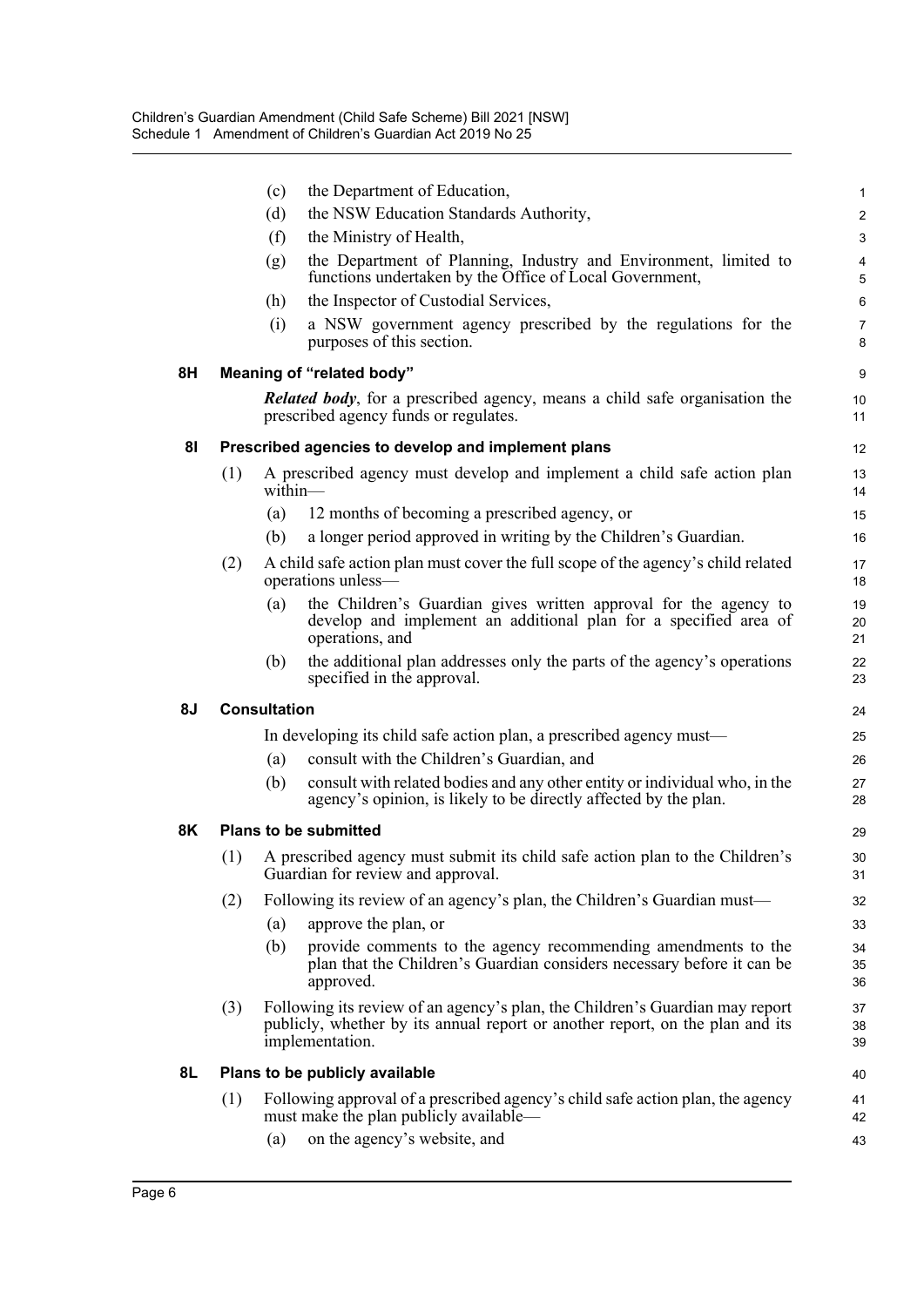|    |                                                                                                                                                                                                    | (b)     | in another way prescribed by the regulations.                                                                                                                                    | 1                            |  |  |  |  |
|----|----------------------------------------------------------------------------------------------------------------------------------------------------------------------------------------------------|---------|----------------------------------------------------------------------------------------------------------------------------------------------------------------------------------|------------------------------|--|--|--|--|
|    | (2)                                                                                                                                                                                                |         | The Children's Guardian may, on the Office of the Children's Guardian's<br>website, provide a link to an agency's child safe action plan.                                        | $\overline{\mathbf{c}}$<br>3 |  |  |  |  |
| 8M |                                                                                                                                                                                                    |         | <b>Progress reports</b>                                                                                                                                                          | 4                            |  |  |  |  |
|    | If required to do so by written notice from the Children's Guardian, a<br>(1)<br>prescribed agency must provide a progress report on the agency's<br>implementation of its child safe action plan. |         |                                                                                                                                                                                  |                              |  |  |  |  |
|    | (2)                                                                                                                                                                                                |         | An agency's report is to include information that demonstrates how the agency<br>is working with related bodies to-                                                              | 8<br>9                       |  |  |  |  |
|    |                                                                                                                                                                                                    | (a)     | build awareness in the community about the importance of child safety<br>in child safe organisations, and                                                                        | 10<br>11                     |  |  |  |  |
|    |                                                                                                                                                                                                    | (b)     | build the capability of related bodies to implement the Child Safe<br>Standards, and                                                                                             | 12<br>13                     |  |  |  |  |
|    |                                                                                                                                                                                                    | (c)     | improve the safety of children by implementing the Child Safe<br>Standards by related bodies.                                                                                    | 14<br>15                     |  |  |  |  |
|    | (3)                                                                                                                                                                                                | within- | A prescribed agency must provide its report to the Children's Guardian                                                                                                           | 16<br>17                     |  |  |  |  |
|    |                                                                                                                                                                                                    | (a)     | 90 days of receiving the written notice, or                                                                                                                                      | 18                           |  |  |  |  |
|    |                                                                                                                                                                                                    | (b)     | a longer period approved in writing by the Children's Guardian.                                                                                                                  | 19                           |  |  |  |  |
| 8N |                                                                                                                                                                                                    |         | <b>Annual reporting</b>                                                                                                                                                          | 20                           |  |  |  |  |
|    |                                                                                                                                                                                                    | 1984—   | A prescribed agency must include in its annual report made under the <i>Annual</i><br>Reports (Departments) Act 1985 or the Annual Reports (Statutory Bodies) Act                | 21<br>22<br>23               |  |  |  |  |
|    |                                                                                                                                                                                                    | (a)     | a link to the agency's child safe action plan, and                                                                                                                               | 24                           |  |  |  |  |
|    |                                                                                                                                                                                                    | (b)     | the agency's assessment of the effectiveness of the plan in promoting<br>and supporting the adoption and implementation of the Child Safe<br>Standards by related bodies.        | 25<br>26<br>27               |  |  |  |  |
| 80 |                                                                                                                                                                                                    |         | Child safe action plans to be remade                                                                                                                                             | 28                           |  |  |  |  |
|    | (1)                                                                                                                                                                                                |         | A prescribed agency must review and remake its child safe action plan at least<br>every 4 years.                                                                                 | 29<br>30                     |  |  |  |  |
|    | (2)                                                                                                                                                                                                |         | This Division applies to a remade plan in the same way as it applies to an<br>original plan.                                                                                     | 31<br>32                     |  |  |  |  |
|    | <b>Division 4</b>                                                                                                                                                                                  |         | <b>Capability building</b>                                                                                                                                                       | 33                           |  |  |  |  |
| 8P | <b>Purpose</b>                                                                                                                                                                                     |         |                                                                                                                                                                                  | 34                           |  |  |  |  |
|    |                                                                                                                                                                                                    |         | This Division deals with the Children's Guardian's responsibility to work<br>collaboratively with child safe organisations, government agencies and the<br>broader community to- | 35<br>36<br>37               |  |  |  |  |
|    |                                                                                                                                                                                                    | (a)     | raise awareness about child safety, and                                                                                                                                          | 38                           |  |  |  |  |
|    |                                                                                                                                                                                                    | (b)     | build within child safe organisations both knowledge of the Child Safe<br>Standards and the skills to implement them, and                                                        | 39<br>40                     |  |  |  |  |
|    |                                                                                                                                                                                                    | (c)     | promote the implementation of the Child Safe Standards by child safe<br>organisations.                                                                                           | 41<br>42                     |  |  |  |  |
|    |                                                                                                                                                                                                    |         |                                                                                                                                                                                  |                              |  |  |  |  |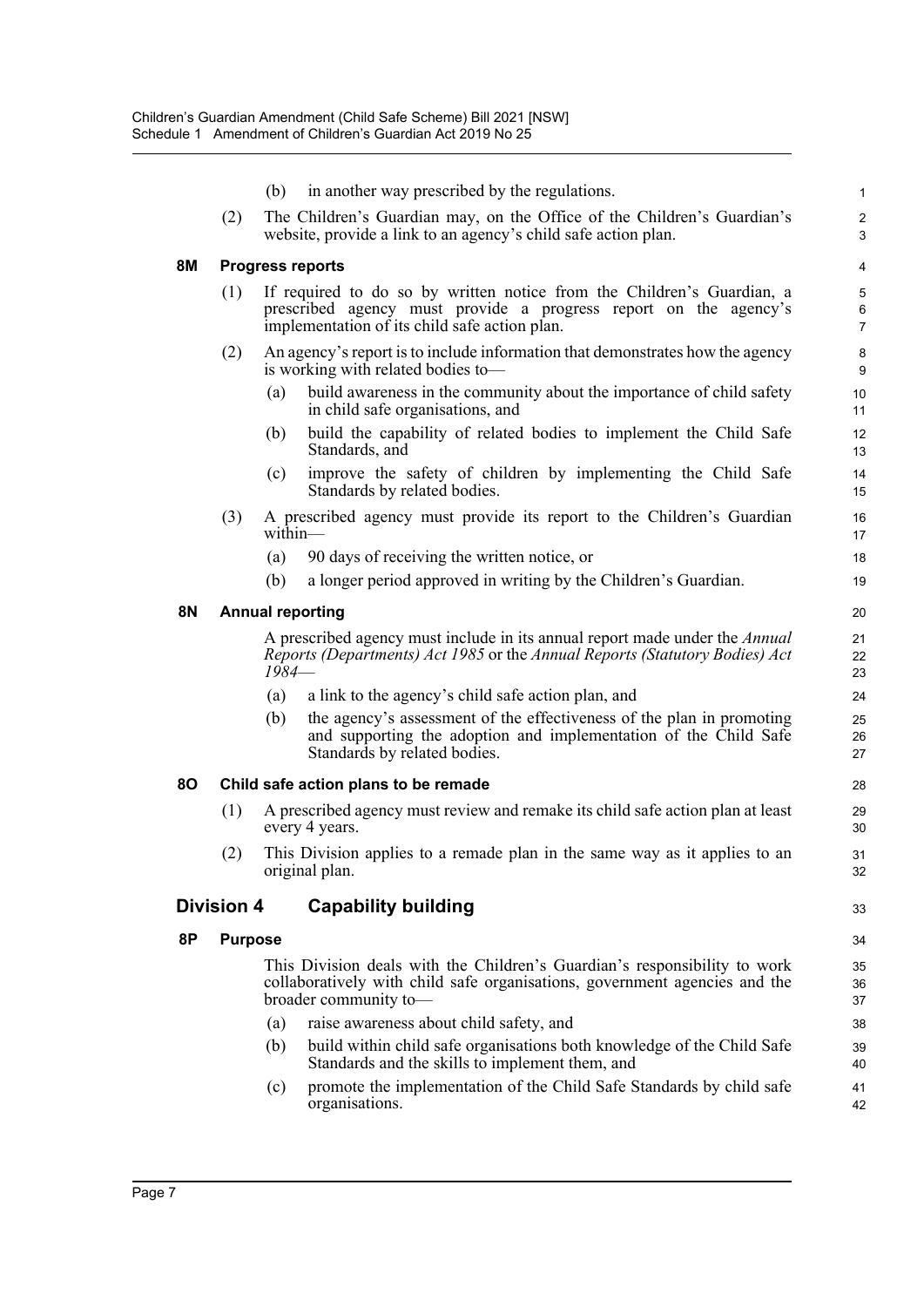| 8Q | Guidelines for child safe organisations |                                                                                                                                                                                                          |                                |  |  |
|----|-----------------------------------------|----------------------------------------------------------------------------------------------------------------------------------------------------------------------------------------------------------|--------------------------------|--|--|
|    | (1)                                     | The Children's Guardian may develop guidelines to-                                                                                                                                                       | $\overline{c}$                 |  |  |
|    |                                         | assist child safe organisations to implement the Child Safe Standards,<br>(a)<br>and                                                                                                                     | $\ensuremath{\mathsf{3}}$<br>4 |  |  |
|    |                                         | assist children, their families and other members of the community to<br>(b)<br>raise concerns and make complaints about a child safe organisation, and                                                  | $\mathbf 5$<br>6               |  |  |
|    |                                         | provide guidance on another matter that the Children's Guardian<br>(c)<br>identifies as appropriate.                                                                                                     | $\overline{7}$<br>8            |  |  |
|    | (2)                                     | A guideline developed under this section may include templates that can be<br>used by child safe organisations in developing systems, policies and processes<br>that implement the Child Safe Standards. | $\boldsymbol{9}$<br>10<br>11   |  |  |
|    | (3)                                     | A guideline developed under this section must be published on the Office of<br>the Children's Guardian's website.                                                                                        | 12<br>13                       |  |  |
| 8R |                                         | <b>Capability building for prescribed agencies</b>                                                                                                                                                       | 14                             |  |  |
|    | (1)                                     | The Children's Guardian may develop and make publicly available—                                                                                                                                         | 15                             |  |  |
|    |                                         | guidelines, including templates, to assist prescribed agencies to develop<br>(a)<br>child safe action plans, and                                                                                         | 16<br>17                       |  |  |
|    |                                         | assessment criteria for child safe action plans.<br>(b)                                                                                                                                                  | 18                             |  |  |
|    | (2)                                     | A guideline developed under this section must be published on the Office of<br>the Children's Guardian's website.                                                                                        | 19<br>20                       |  |  |
| 8S | <b>Training</b>                         |                                                                                                                                                                                                          | 21                             |  |  |
|    | (1)                                     | The Children's Guardian may provide training on-                                                                                                                                                         | 22                             |  |  |
|    |                                         | matters related to the implementation of the Child Safe Standards, and<br>(a)                                                                                                                            | 23                             |  |  |
|    |                                         | other matters reasonably related to child safety and the functions of the<br>(b)<br>Children's Guardian.                                                                                                 | 24<br>25                       |  |  |
|    | (2)                                     | The Children's Guardian may charge fees for training activities to recover the<br>reasonable costs incurred in providing the training.                                                                   | 26<br>27                       |  |  |
| 8T |                                         | <b>Resources</b>                                                                                                                                                                                         | 28                             |  |  |
|    |                                         | The Children's Guardian may develop and distribute other resources to<br>promote the Child Safe Standards that the Children's Guardian considers<br>appropriate.                                         | 29<br>30<br>31                 |  |  |
|    | <b>Division 5</b>                       | <b>Monitoring</b>                                                                                                                                                                                        | 32                             |  |  |
| 8U |                                         | <b>Purpose of monitoring</b>                                                                                                                                                                             | 33                             |  |  |
|    |                                         | The Children's Guardian may monitor the operation of a child safe<br>organisation to ensure the organisation is implementing the Child Safe<br>Standards.                                                | 34<br>35<br>36                 |  |  |
| 8V |                                         | Children's Guardian may monitor implementation of Child Safe Standards                                                                                                                                   | 37                             |  |  |
|    | (1)                                     | In monitoring a child safe organisation's implementation of the Child Safe<br>Standards, the Children's Guardian may do the following-                                                                   | 38<br>39                       |  |  |
|    |                                         | review the organisation's systems, processes and policies,<br>(a)                                                                                                                                        | 40                             |  |  |
|    |                                         | request the head of the organisation to answer questions and provide<br>(b)<br>specified information,                                                                                                    | 41<br>42                       |  |  |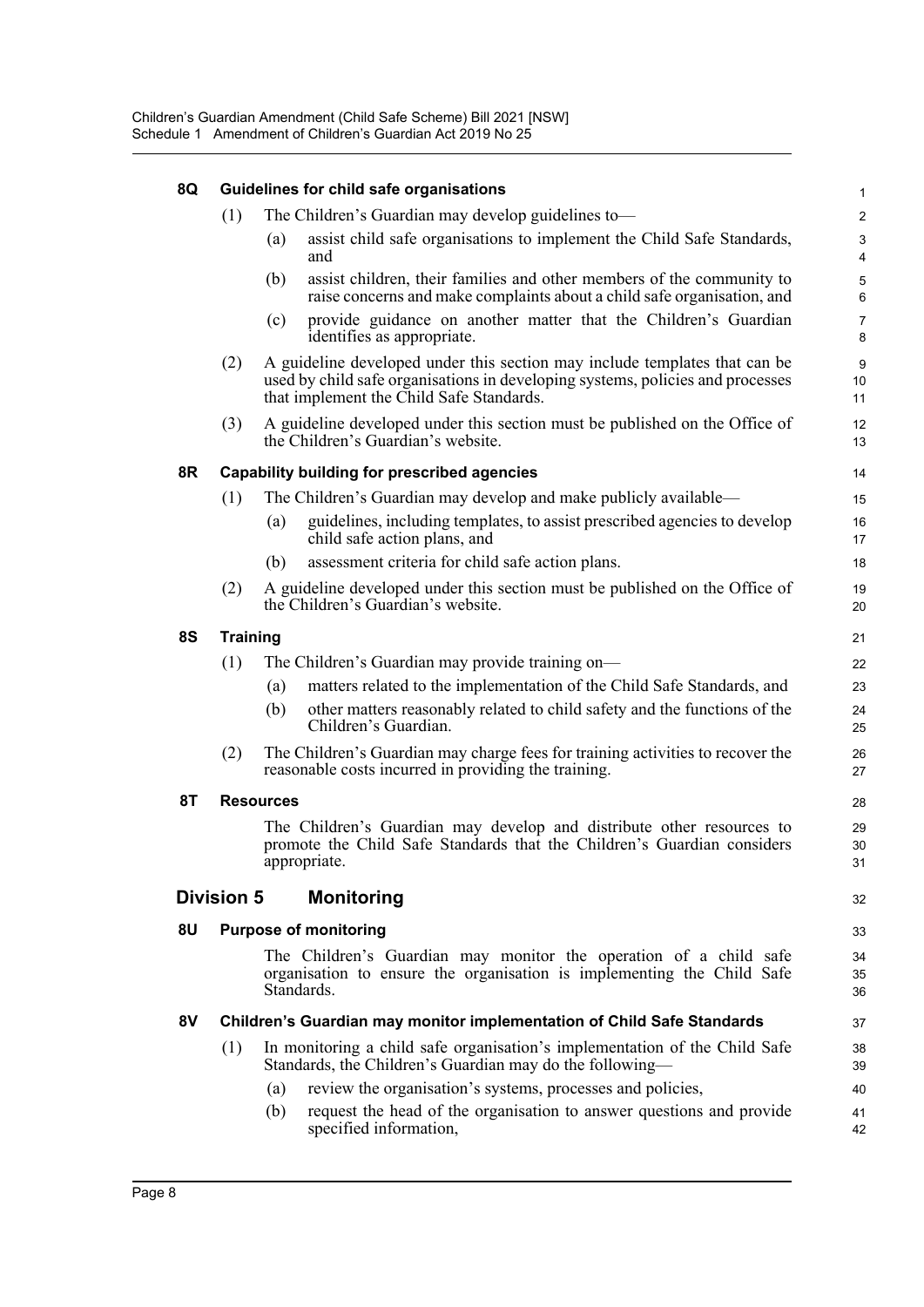|           |                   | (c)<br>organisation and its employees,              | review information held by the Children's Guardian about the                                                                                                                                                                                                                                        | 1<br>$\overline{2}$  |
|-----------|-------------------|-----------------------------------------------------|-----------------------------------------------------------------------------------------------------------------------------------------------------------------------------------------------------------------------------------------------------------------------------------------------------|----------------------|
|           |                   | (d)<br>person inspect the organisation's premises,  | with the consent of the head of the organisation, have an authorised                                                                                                                                                                                                                                | 3<br>4               |
|           |                   | (e)                                                 | direct the head of the organisation to complete a self-assessment of the<br>organisation's compliance with the Child Safe Standards,                                                                                                                                                                | 5<br>6               |
|           |                   | (f)                                                 | a thing prescribed by the regulations for the purposes of this section.                                                                                                                                                                                                                             | $\overline{7}$       |
|           | (2)               | organisation must comply with the direction.        | If the Children's Guardian directs the head of a child safe organisation to<br>complete a self-assessment under subsection $(1)(e)$ , the head of the                                                                                                                                               | 8<br>9<br>10         |
|           |                   | Maximum penalty—5 penalty units.                    |                                                                                                                                                                                                                                                                                                     | 11                   |
|           | (3)               | A direction under subsection $(1)(e)$ must—         |                                                                                                                                                                                                                                                                                                     | 12                   |
|           |                   | be in writing, and<br>(a)                           |                                                                                                                                                                                                                                                                                                     | 13                   |
|           |                   | (b)<br>specify the form of the self-assessment, and |                                                                                                                                                                                                                                                                                                     | 14                   |
|           |                   | (c)<br>Children's Guardian.                         | specify the date, not less than 14 days after the date of the direction, by<br>which the self-assessment must be completed and returned to the                                                                                                                                                      | 15<br>16<br>17       |
| 8W        |                   | <b>Monitoring assessment reports</b>                |                                                                                                                                                                                                                                                                                                     | 18                   |
|           | (1)               | recommendations to a child safe organisation.       | The Children's Guardian may, as part of its monitoring activities under section<br>8V, issue a monitoring assessment report to provide guidance and make                                                                                                                                            | 19<br>20<br>21       |
|           | (2)               |                                                     | If the Children's Guardian makes recommendations to an organisation in a<br>monitoring assessment report, the organisation must respond to the<br>recommendations within the period specified by the Children's Guardian,<br>being a period of not less than 28 days after the issue of the report. | 22<br>23<br>24<br>25 |
|           | <b>Division 6</b> | Investigation                                       |                                                                                                                                                                                                                                                                                                     | 26                   |
| 8X        |                   | When investigation may be conducted                 |                                                                                                                                                                                                                                                                                                     | 27                   |
|           | (1)               |                                                     | The Children's Guardian may conduct an investigation into a child safe<br>organisation's implementation of the Child Safe Standards.                                                                                                                                                                | 28<br>29             |
|           | (2)               | investigation-                                      | Without limiting subsection (1), the Children's Guardian may conduct an                                                                                                                                                                                                                             | 30<br>31             |
|           |                   | $\left( a\right)$<br>organisation, or               | after receiving a complaint, however made or described, about the                                                                                                                                                                                                                                   | 32<br>33             |
|           |                   | (b)                                                 | if the organisation fails to respond to a recommendation made by the<br>Children's Guardian in a monitoring assessment report or the<br>Children's Guardian is otherwise not satisfied with the way the<br>organisation responds to a recommendation, or                                            | 34<br>35<br>36<br>37 |
|           |                   | (c)                                                 | if for any other reason the Children's Guardian is concerned the<br>organisation is not implementing the Child Safe Standards.                                                                                                                                                                      | 38<br>39             |
| <b>8Y</b> |                   | <b>Conduct of investigation</b>                     |                                                                                                                                                                                                                                                                                                     | 40                   |
|           | (1)               |                                                     | Schedule 2 provides for powers that may be exercised by an authorised person<br>for the purpose of conducting an investigation under this Division.                                                                                                                                                 | 41<br>42             |
|           | (2)               |                                                     | Without limiting the powers of an authorised person, the Children's Guardian<br>may, when conducting an investigation, do the following—                                                                                                                                                            | 43<br>44             |
|           |                   |                                                     |                                                                                                                                                                                                                                                                                                     |                      |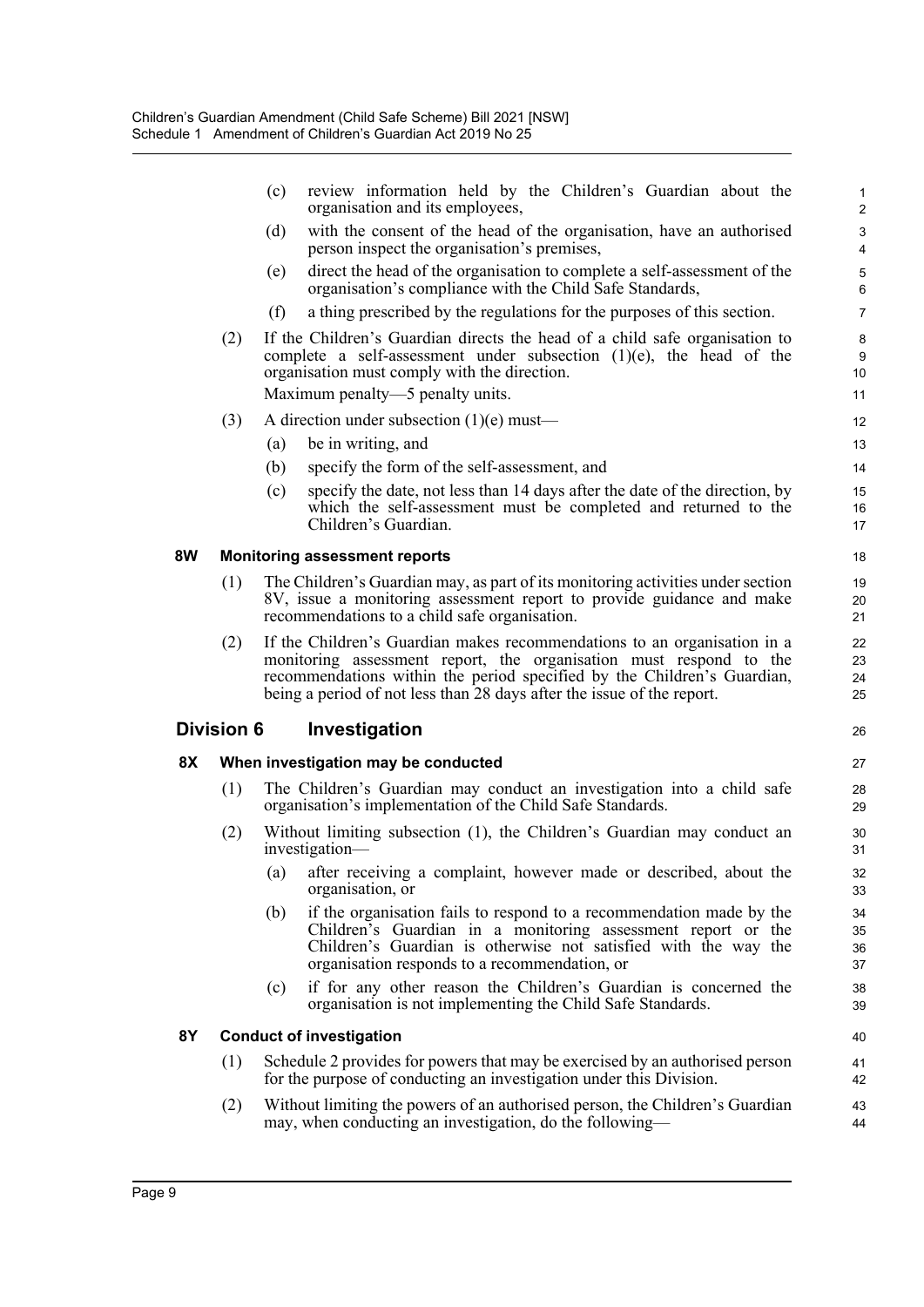|                   |    |               | (a)      | review the organisation's records, systems, processes and policies,                                                                                                                                                                                                            | $\mathbf{1}$               |
|-------------------|----|---------------|----------|--------------------------------------------------------------------------------------------------------------------------------------------------------------------------------------------------------------------------------------------------------------------------------|----------------------------|
|                   |    |               | (b)      | require the head of the organisation to answer questions and provide<br>specified information,                                                                                                                                                                                 | $\sqrt{2}$<br>$\mathbf{3}$ |
|                   |    |               | (c)      | review information held by the Children's Guardian about the<br>organisation and its employees,                                                                                                                                                                                | $\pmb{4}$<br>5             |
|                   |    |               | (d)      | have an authorised person inspect the organisation's premises,                                                                                                                                                                                                                 | 6                          |
|                   |    |               | (e)      | direct the head of the organisation to complete a self-assessment of the<br>organisation's compliance with the Child Safe Standards,                                                                                                                                           | $\overline{7}$<br>8        |
|                   |    |               | (f)      | a thing prescribed by the regulations for the purposes of this section.                                                                                                                                                                                                        | $\boldsymbol{9}$           |
|                   |    | (3)           |          | For the purposes of an investigation under this Division, the Children's<br>Guardian may conduct an inquiry.                                                                                                                                                                   | 10<br>11                   |
|                   |    | (4)           | inquiry. | Schedule 3 provides for the Children's Guardian's powers to make or hold an                                                                                                                                                                                                    | 12<br>13                   |
|                   |    | (5)           |          | An inquiry under this Division must be carried out in the absence of the public.                                                                                                                                                                                               | 14                         |
|                   | 8Z |               |          | <b>Investigation report</b>                                                                                                                                                                                                                                                    | 15                         |
|                   |    | (1)           |          | At the end of an investigation under this Division, the Children's Guardian<br>must prepare a report that includes—                                                                                                                                                            | 16<br>17                   |
|                   |    |               | (a)      | findings relating to the way the relevant child safe organisation<br>implements the Child Safe Standards, and                                                                                                                                                                  | 18<br>19                   |
|                   |    |               | (b)      | the Children's Guardian's recommendations, if any, for improvement to<br>the way the organisation implements the Child Safe Standards.                                                                                                                                         | 20<br>21                   |
|                   |    | (2)           |          | If, as a result of an investigation, the Children's Guardian decides to take<br>enforcement measures under Part 9A, the report must include—                                                                                                                                   | 22<br>23                   |
|                   |    |               | (a)      | the decision, and                                                                                                                                                                                                                                                              | 24                         |
|                   |    |               | (b)      | the reasons for the decision, and                                                                                                                                                                                                                                              | 25                         |
|                   |    |               | (c)      | the enforcement measures to be taken.                                                                                                                                                                                                                                          | 26                         |
|                   |    | (3)           |          | If the Children's Guardian makes recommendations to an organisation, the<br>organisation must respond to the recommendations within the period, not less<br>than 28 days after the investigation report is given to the organisation,<br>specified by the Children's Guardian. | 27<br>28<br>29<br>30       |
| [4]               |    |               |          | <b>Section 37 Contents of entity report</b>                                                                                                                                                                                                                                    | 31                         |
|                   |    |               |          | Omit section 37(1)(d)(iii). Insert instead-                                                                                                                                                                                                                                    | 32                         |
|                   |    |               |          | changes to systems or policies including, if the entity is a child<br>(iii)<br>safe organisation, to improve implementation of the Child Safe<br>Standards,                                                                                                                    | 33<br>34<br>35             |
| $\left[ 5\right]$ |    | determination |          | Section 43 Children's Guardian may monitor relevant entity's investigation or                                                                                                                                                                                                  | 36<br>37                   |
|                   |    |               |          | Insert after section $43(2)(d)$ —                                                                                                                                                                                                                                              | 38                         |
|                   |    |               | (d1)     | review the relevant entity's systems, policies and processes and their<br>effectiveness in preventing, and responding to, reportable allegations<br>and reportable convictions,                                                                                                | 39<br>40<br>41             |
| [6]               |    |               |          | <b>Section 49 Children's Guardian reports</b>                                                                                                                                                                                                                                  | 42                         |
|                   |    |               |          | Omit section $49(2)(d)(iii)$ . Insert instead—                                                                                                                                                                                                                                 | 43                         |
|                   |    |               |          |                                                                                                                                                                                                                                                                                |                            |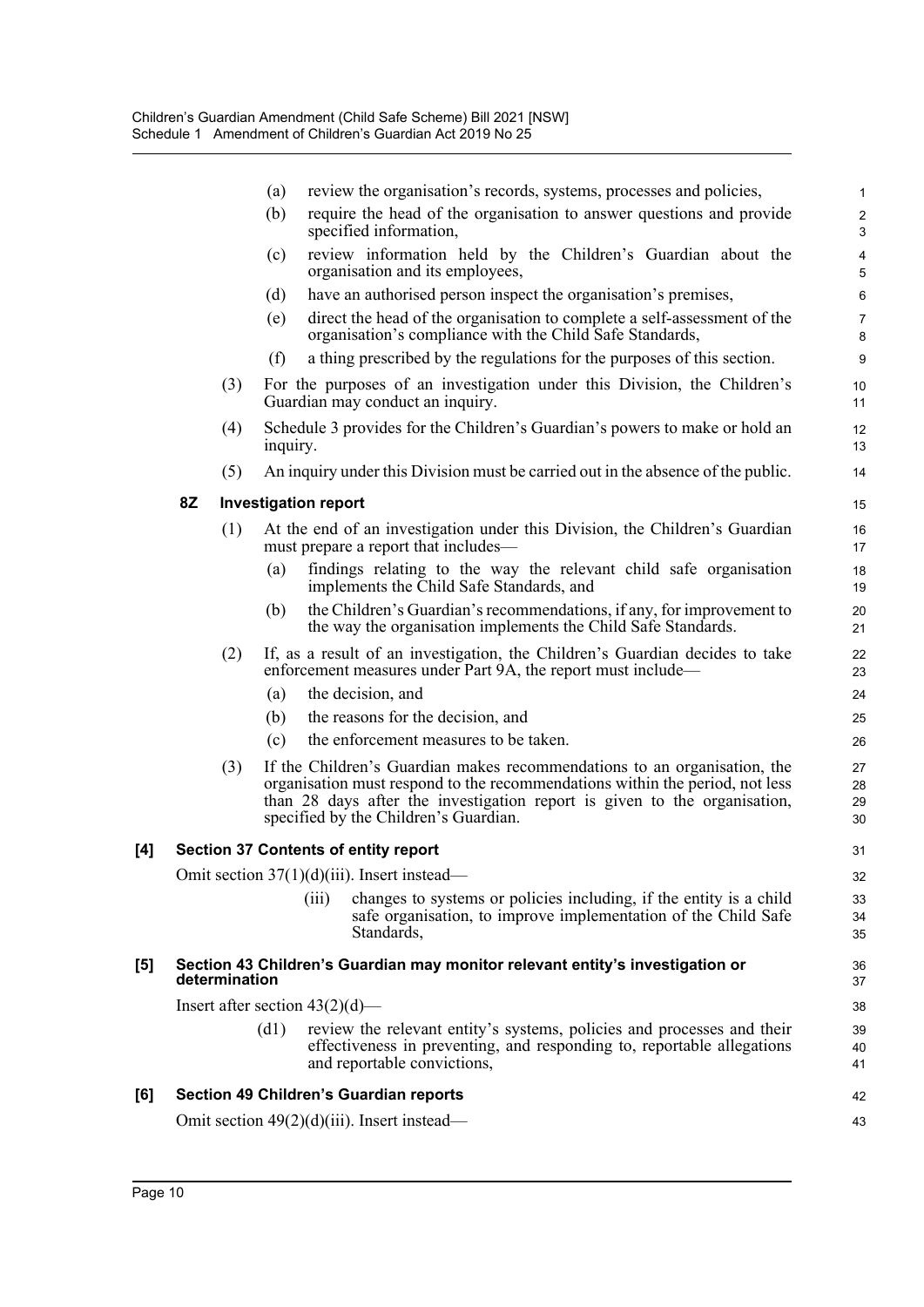| Section 54 Relevant entities to have systems about reportable conduct<br>$\left[7\right]$<br>Insert " $(2)$ " before "The head".<br>[8]<br>Section 54(1)<br>Insert before section $54(2)$ (as amended by item [7])—<br>(1)<br>This section applies to a relevant entity that is not a child safe organisation.<br>Section 55 Children's Guardian may require information about systems<br>[9]<br>Insert before subsection $(1)$ —<br>This section applies to a relevant entity that is not a child safe organisation.<br>(1A)<br><b>Section 128 Functions of Children's Guardian</b><br>[10]<br>Omit section $128(1)(a)$ . Insert instead—<br>to take action to build the capability of child safe organisations to<br>(a)<br>implement the Child Safe Standards and to prevent harm to children,<br>to monitor, investigate and enforce the implementation by child safe<br>(a1)<br>organisations of the Child Safe Standards,<br>to undertake functions under Part 3A, Division 3 relating to child safe<br>(a2)<br>action plans,<br>to exercise functions relating to persons engaged in child-related work,<br>(a3)<br>including working with children check clearances, under the Child<br>Protection (Working with Children) Act 2012,<br>$[11]$<br><b>Section 145 Functions of Official Community Visitors</b><br>Insert after section $145(1)(f)$ —<br>provide information about the Child Safe Standards to assist both the<br>(f1)<br>visitable services and the children using the services, and<br>Part 9A<br>[12]<br>Insert after Part 9-<br><b>Part 9A Enforcement measures</b><br><b>Division 1</b><br><b>Compliance notices</b><br>152A<br><b>Issue of compliance notices</b><br>If the Children's Guardian reasonably believes a child safe organisation's<br>systems, policies or processes do not reflect or implement the Child Safe<br>Standards, the Children's Guardian may issue a compliance notice requiring<br>the organisation to-<br>take the action specified in the notice, and<br>(a)<br>provide the Children's Guardian with evidence it has done so.<br>(b)<br>152B<br><b>Content of compliance notices</b><br>A compliance notice must be in writing and must include—<br>(1) |  |  | (iii) | changes to systems or policies including, if the entity is a child<br>safe organisation, to improve implementation of the Child Safe<br>Standards, | $\mathbf{1}$<br>$\overline{c}$<br>$\mathbf{3}$ |
|------------------------------------------------------------------------------------------------------------------------------------------------------------------------------------------------------------------------------------------------------------------------------------------------------------------------------------------------------------------------------------------------------------------------------------------------------------------------------------------------------------------------------------------------------------------------------------------------------------------------------------------------------------------------------------------------------------------------------------------------------------------------------------------------------------------------------------------------------------------------------------------------------------------------------------------------------------------------------------------------------------------------------------------------------------------------------------------------------------------------------------------------------------------------------------------------------------------------------------------------------------------------------------------------------------------------------------------------------------------------------------------------------------------------------------------------------------------------------------------------------------------------------------------------------------------------------------------------------------------------------------------------------------------------------------------------------------------------------------------------------------------------------------------------------------------------------------------------------------------------------------------------------------------------------------------------------------------------------------------------------------------------------------------------------------------------------------------------------------------------------------------------------------------------------------------------------------------|--|--|-------|----------------------------------------------------------------------------------------------------------------------------------------------------|------------------------------------------------|
|                                                                                                                                                                                                                                                                                                                                                                                                                                                                                                                                                                                                                                                                                                                                                                                                                                                                                                                                                                                                                                                                                                                                                                                                                                                                                                                                                                                                                                                                                                                                                                                                                                                                                                                                                                                                                                                                                                                                                                                                                                                                                                                                                                                                                  |  |  |       |                                                                                                                                                    | 4                                              |
|                                                                                                                                                                                                                                                                                                                                                                                                                                                                                                                                                                                                                                                                                                                                                                                                                                                                                                                                                                                                                                                                                                                                                                                                                                                                                                                                                                                                                                                                                                                                                                                                                                                                                                                                                                                                                                                                                                                                                                                                                                                                                                                                                                                                                  |  |  |       |                                                                                                                                                    | 5                                              |
|                                                                                                                                                                                                                                                                                                                                                                                                                                                                                                                                                                                                                                                                                                                                                                                                                                                                                                                                                                                                                                                                                                                                                                                                                                                                                                                                                                                                                                                                                                                                                                                                                                                                                                                                                                                                                                                                                                                                                                                                                                                                                                                                                                                                                  |  |  |       |                                                                                                                                                    | 6                                              |
|                                                                                                                                                                                                                                                                                                                                                                                                                                                                                                                                                                                                                                                                                                                                                                                                                                                                                                                                                                                                                                                                                                                                                                                                                                                                                                                                                                                                                                                                                                                                                                                                                                                                                                                                                                                                                                                                                                                                                                                                                                                                                                                                                                                                                  |  |  |       |                                                                                                                                                    | $\overline{7}$                                 |
|                                                                                                                                                                                                                                                                                                                                                                                                                                                                                                                                                                                                                                                                                                                                                                                                                                                                                                                                                                                                                                                                                                                                                                                                                                                                                                                                                                                                                                                                                                                                                                                                                                                                                                                                                                                                                                                                                                                                                                                                                                                                                                                                                                                                                  |  |  |       |                                                                                                                                                    | 8                                              |
|                                                                                                                                                                                                                                                                                                                                                                                                                                                                                                                                                                                                                                                                                                                                                                                                                                                                                                                                                                                                                                                                                                                                                                                                                                                                                                                                                                                                                                                                                                                                                                                                                                                                                                                                                                                                                                                                                                                                                                                                                                                                                                                                                                                                                  |  |  |       |                                                                                                                                                    | 9                                              |
|                                                                                                                                                                                                                                                                                                                                                                                                                                                                                                                                                                                                                                                                                                                                                                                                                                                                                                                                                                                                                                                                                                                                                                                                                                                                                                                                                                                                                                                                                                                                                                                                                                                                                                                                                                                                                                                                                                                                                                                                                                                                                                                                                                                                                  |  |  |       |                                                                                                                                                    | 10                                             |
|                                                                                                                                                                                                                                                                                                                                                                                                                                                                                                                                                                                                                                                                                                                                                                                                                                                                                                                                                                                                                                                                                                                                                                                                                                                                                                                                                                                                                                                                                                                                                                                                                                                                                                                                                                                                                                                                                                                                                                                                                                                                                                                                                                                                                  |  |  |       |                                                                                                                                                    | 11                                             |
|                                                                                                                                                                                                                                                                                                                                                                                                                                                                                                                                                                                                                                                                                                                                                                                                                                                                                                                                                                                                                                                                                                                                                                                                                                                                                                                                                                                                                                                                                                                                                                                                                                                                                                                                                                                                                                                                                                                                                                                                                                                                                                                                                                                                                  |  |  |       |                                                                                                                                                    | 12                                             |
|                                                                                                                                                                                                                                                                                                                                                                                                                                                                                                                                                                                                                                                                                                                                                                                                                                                                                                                                                                                                                                                                                                                                                                                                                                                                                                                                                                                                                                                                                                                                                                                                                                                                                                                                                                                                                                                                                                                                                                                                                                                                                                                                                                                                                  |  |  |       |                                                                                                                                                    | 13                                             |
|                                                                                                                                                                                                                                                                                                                                                                                                                                                                                                                                                                                                                                                                                                                                                                                                                                                                                                                                                                                                                                                                                                                                                                                                                                                                                                                                                                                                                                                                                                                                                                                                                                                                                                                                                                                                                                                                                                                                                                                                                                                                                                                                                                                                                  |  |  |       |                                                                                                                                                    | 14<br>15                                       |
|                                                                                                                                                                                                                                                                                                                                                                                                                                                                                                                                                                                                                                                                                                                                                                                                                                                                                                                                                                                                                                                                                                                                                                                                                                                                                                                                                                                                                                                                                                                                                                                                                                                                                                                                                                                                                                                                                                                                                                                                                                                                                                                                                                                                                  |  |  |       |                                                                                                                                                    | 16<br>17                                       |
|                                                                                                                                                                                                                                                                                                                                                                                                                                                                                                                                                                                                                                                                                                                                                                                                                                                                                                                                                                                                                                                                                                                                                                                                                                                                                                                                                                                                                                                                                                                                                                                                                                                                                                                                                                                                                                                                                                                                                                                                                                                                                                                                                                                                                  |  |  |       |                                                                                                                                                    | 18<br>19                                       |
|                                                                                                                                                                                                                                                                                                                                                                                                                                                                                                                                                                                                                                                                                                                                                                                                                                                                                                                                                                                                                                                                                                                                                                                                                                                                                                                                                                                                                                                                                                                                                                                                                                                                                                                                                                                                                                                                                                                                                                                                                                                                                                                                                                                                                  |  |  |       |                                                                                                                                                    | 20<br>21<br>22                                 |
|                                                                                                                                                                                                                                                                                                                                                                                                                                                                                                                                                                                                                                                                                                                                                                                                                                                                                                                                                                                                                                                                                                                                                                                                                                                                                                                                                                                                                                                                                                                                                                                                                                                                                                                                                                                                                                                                                                                                                                                                                                                                                                                                                                                                                  |  |  |       |                                                                                                                                                    | 23                                             |
|                                                                                                                                                                                                                                                                                                                                                                                                                                                                                                                                                                                                                                                                                                                                                                                                                                                                                                                                                                                                                                                                                                                                                                                                                                                                                                                                                                                                                                                                                                                                                                                                                                                                                                                                                                                                                                                                                                                                                                                                                                                                                                                                                                                                                  |  |  |       |                                                                                                                                                    | 24                                             |
|                                                                                                                                                                                                                                                                                                                                                                                                                                                                                                                                                                                                                                                                                                                                                                                                                                                                                                                                                                                                                                                                                                                                                                                                                                                                                                                                                                                                                                                                                                                                                                                                                                                                                                                                                                                                                                                                                                                                                                                                                                                                                                                                                                                                                  |  |  |       |                                                                                                                                                    | 25<br>26                                       |
|                                                                                                                                                                                                                                                                                                                                                                                                                                                                                                                                                                                                                                                                                                                                                                                                                                                                                                                                                                                                                                                                                                                                                                                                                                                                                                                                                                                                                                                                                                                                                                                                                                                                                                                                                                                                                                                                                                                                                                                                                                                                                                                                                                                                                  |  |  |       |                                                                                                                                                    | 27                                             |
|                                                                                                                                                                                                                                                                                                                                                                                                                                                                                                                                                                                                                                                                                                                                                                                                                                                                                                                                                                                                                                                                                                                                                                                                                                                                                                                                                                                                                                                                                                                                                                                                                                                                                                                                                                                                                                                                                                                                                                                                                                                                                                                                                                                                                  |  |  |       |                                                                                                                                                    | 28                                             |
|                                                                                                                                                                                                                                                                                                                                                                                                                                                                                                                                                                                                                                                                                                                                                                                                                                                                                                                                                                                                                                                                                                                                                                                                                                                                                                                                                                                                                                                                                                                                                                                                                                                                                                                                                                                                                                                                                                                                                                                                                                                                                                                                                                                                                  |  |  |       |                                                                                                                                                    | 29                                             |
|                                                                                                                                                                                                                                                                                                                                                                                                                                                                                                                                                                                                                                                                                                                                                                                                                                                                                                                                                                                                                                                                                                                                                                                                                                                                                                                                                                                                                                                                                                                                                                                                                                                                                                                                                                                                                                                                                                                                                                                                                                                                                                                                                                                                                  |  |  |       |                                                                                                                                                    | 30                                             |
|                                                                                                                                                                                                                                                                                                                                                                                                                                                                                                                                                                                                                                                                                                                                                                                                                                                                                                                                                                                                                                                                                                                                                                                                                                                                                                                                                                                                                                                                                                                                                                                                                                                                                                                                                                                                                                                                                                                                                                                                                                                                                                                                                                                                                  |  |  |       |                                                                                                                                                    | 31                                             |
|                                                                                                                                                                                                                                                                                                                                                                                                                                                                                                                                                                                                                                                                                                                                                                                                                                                                                                                                                                                                                                                                                                                                                                                                                                                                                                                                                                                                                                                                                                                                                                                                                                                                                                                                                                                                                                                                                                                                                                                                                                                                                                                                                                                                                  |  |  |       |                                                                                                                                                    | 32<br>33<br>34<br>35                           |
|                                                                                                                                                                                                                                                                                                                                                                                                                                                                                                                                                                                                                                                                                                                                                                                                                                                                                                                                                                                                                                                                                                                                                                                                                                                                                                                                                                                                                                                                                                                                                                                                                                                                                                                                                                                                                                                                                                                                                                                                                                                                                                                                                                                                                  |  |  |       |                                                                                                                                                    | 36                                             |
|                                                                                                                                                                                                                                                                                                                                                                                                                                                                                                                                                                                                                                                                                                                                                                                                                                                                                                                                                                                                                                                                                                                                                                                                                                                                                                                                                                                                                                                                                                                                                                                                                                                                                                                                                                                                                                                                                                                                                                                                                                                                                                                                                                                                                  |  |  |       |                                                                                                                                                    | 37                                             |
|                                                                                                                                                                                                                                                                                                                                                                                                                                                                                                                                                                                                                                                                                                                                                                                                                                                                                                                                                                                                                                                                                                                                                                                                                                                                                                                                                                                                                                                                                                                                                                                                                                                                                                                                                                                                                                                                                                                                                                                                                                                                                                                                                                                                                  |  |  |       |                                                                                                                                                    | 38                                             |
|                                                                                                                                                                                                                                                                                                                                                                                                                                                                                                                                                                                                                                                                                                                                                                                                                                                                                                                                                                                                                                                                                                                                                                                                                                                                                                                                                                                                                                                                                                                                                                                                                                                                                                                                                                                                                                                                                                                                                                                                                                                                                                                                                                                                                  |  |  |       |                                                                                                                                                    | 39                                             |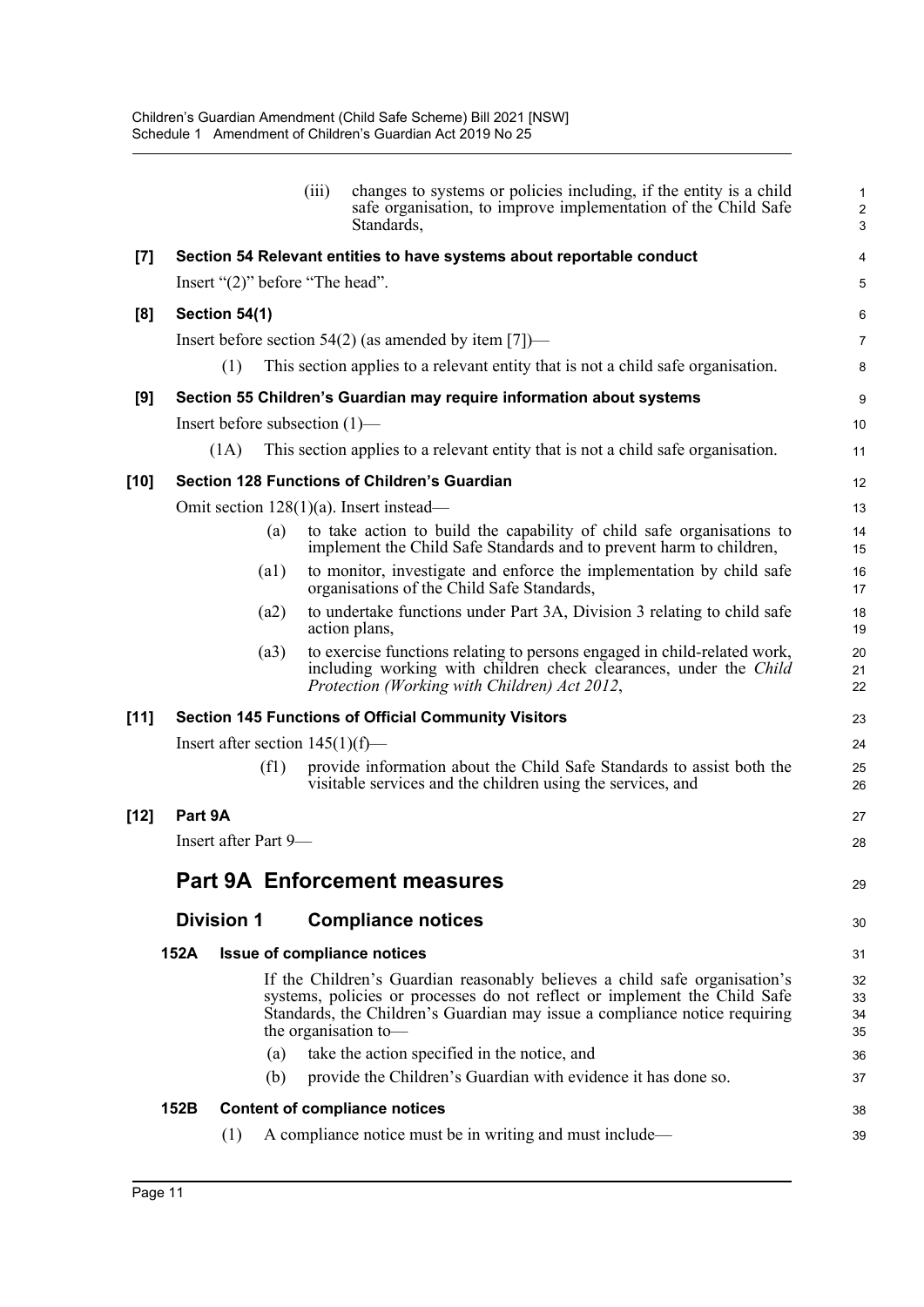|             |     | (a)                    | the reasons for the belief the relevant child safe organisation's systems,<br>policies or processes do not reflect or implement the Child Safe<br>Standards, and                                                                                                               | $\mathbf{1}$<br>$\sqrt{2}$<br>$\mathbf{3}$ |
|-------------|-----|------------------------|--------------------------------------------------------------------------------------------------------------------------------------------------------------------------------------------------------------------------------------------------------------------------------|--------------------------------------------|
|             |     | (b)                    | the risks to children that arise because the organisation's systems,<br>policies or processes do not reflect or implement the Child Safe<br>Standards, and                                                                                                                     | $\pmb{4}$<br>$\mathbf 5$<br>$\,6\,$        |
|             |     | (c)                    | the action the organisation is required to take, and                                                                                                                                                                                                                           | $\overline{7}$                             |
|             |     | (d)                    | the period of time within which the organisation is required to take the<br>action, and                                                                                                                                                                                        | 8<br>9                                     |
|             |     | (e)                    | a statement that failure to comply with a compliance notice is an<br>offence.                                                                                                                                                                                                  | 10<br>11                                   |
|             | (2) |                        | The period of time for the organisation to take the action required by the<br>compliance notice must be reasonable in all the circumstances.                                                                                                                                   | 12<br>13                                   |
| <b>152C</b> |     | <b>Internal review</b> |                                                                                                                                                                                                                                                                                | 14                                         |
|             | (1) |                        | A child safe organisation that is issued a compliance notice may, within 28<br>days of receiving the notice, request the Children's Guardian to review the<br>decision to issue the notice.                                                                                    | 15<br>16<br>17                             |
|             | (2) |                        | The Children's Guardian must comply with a request made under subsection<br>(1) unless, in the opinion of the Children's Guardian, the request is frivolous<br>or vexatious.                                                                                                   | 18<br>19<br>20                             |
|             | (3) |                        | An organisation that requests a review may provide the Children's Guardian<br>with the information the organisation considers relevant to the review.                                                                                                                          | 21<br>22                                   |
|             | (4) |                        | An organisation that requests a review is not required to comply with the<br>notice while the review is underway.                                                                                                                                                              | 23<br>24                                   |
|             | (5) |                        | Following a review, the Children's Guardian may—                                                                                                                                                                                                                               | 25                                         |
|             |     | (a)                    | confirm the decision to issue the compliance notice, or                                                                                                                                                                                                                        | 26                                         |
|             |     | (b)                    | withdraw the compliance notice.                                                                                                                                                                                                                                                | 27                                         |
|             | (6) |                        | If the review confirms the decision to issue the compliance notice, the<br>Children's Guardian must give the organisation a reasonable time to comply<br>with the notice, being a period of not less than 28 days after the compliance<br>notice is given to the organisation. | 28<br>29<br>30<br>31                       |
|             | (7) |                        | If, following the review, the Children's Guardian withdraws the notice, the<br>notice may be reissued—                                                                                                                                                                         | 32<br>33                                   |
|             |     | (a)                    | in substantially the same form, or                                                                                                                                                                                                                                             | 34                                         |
|             |     | (b)                    | in a different form.                                                                                                                                                                                                                                                           | 35                                         |
| 152D        |     |                        | Extension of time for compliance with compliance notices                                                                                                                                                                                                                       | 36                                         |
|             | (1) |                        | A child safe organisation that has been issued with a compliance notice may<br>apply to the Children's Guardian for an extension of time for compliance.                                                                                                                       | 37<br>38                                   |
|             | (2) |                        | The organisation may only apply for an extension of time if the application is<br>made before the end of the period of time it is applying to extend.                                                                                                                          | 39<br>40                                   |
|             | (3) |                        | The Children's Guardian may grant an application made under this section if<br>the Children's Guardian considers—                                                                                                                                                              | 41<br>42                                   |
|             |     | (a)                    | the organisation has taken suitable steps to address the risks to children<br>identified in the notice, and                                                                                                                                                                    | 43<br>44                                   |
|             |     | (b)                    | there are special circumstances justifying the extension of time.                                                                                                                                                                                                              | 45                                         |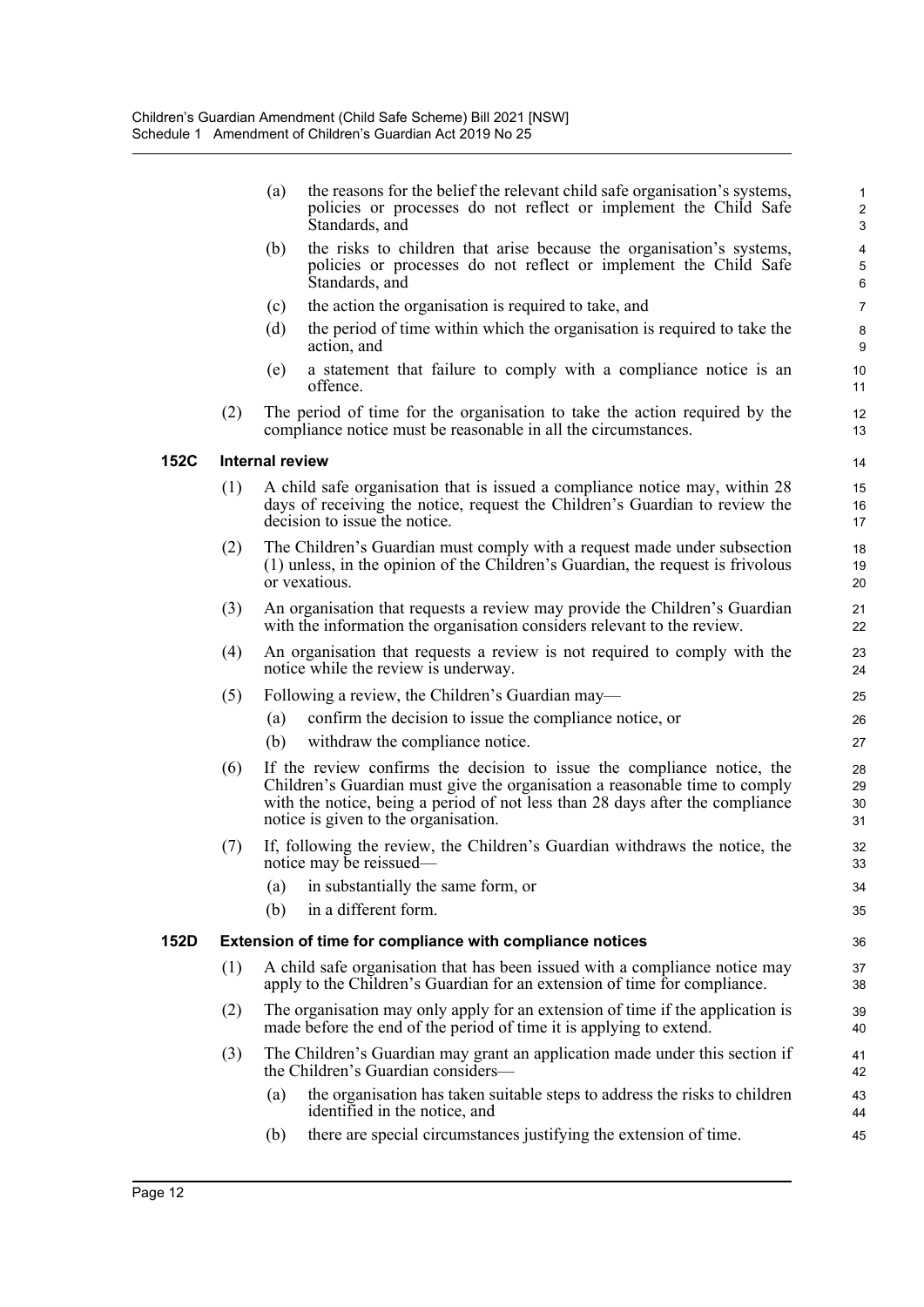| 152E        |                                                                                                                                                                                                               | Compliance notices to be publicly available                                                 | $\mathbf 1$                                                                                                                                                                                         |                                                               |  |
|-------------|---------------------------------------------------------------------------------------------------------------------------------------------------------------------------------------------------------------|---------------------------------------------------------------------------------------------|-----------------------------------------------------------------------------------------------------------------------------------------------------------------------------------------------------|---------------------------------------------------------------|--|
|             | (1)                                                                                                                                                                                                           |                                                                                             | The Children's Guardian is to maintain a list of compliance notices that are in<br>effect and make the list publicly available on the Office of the Children's<br>Guardian's website.               | $\overline{2}$<br>$\ensuremath{\mathsf{3}}$<br>$\overline{4}$ |  |
|             | (2)<br>A child safe organisation that produces an annual report must include in the<br>report the details of a compliance notice that applied to the organisation during<br>the period covered by the report. |                                                                                             |                                                                                                                                                                                                     |                                                               |  |
|             | (3)                                                                                                                                                                                                           |                                                                                             | This section does not apply to a compliance notice until—                                                                                                                                           | 8                                                             |  |
|             |                                                                                                                                                                                                               | (a)                                                                                         | the expiry of the 28 day period in which the organisation may apply for<br>a review of the decision to issue the notice, or                                                                         | 9<br>10                                                       |  |
|             |                                                                                                                                                                                                               | (b)                                                                                         | the conclusion of a review under section 152C.                                                                                                                                                      | 11                                                            |  |
| 152F        | <b>Offence</b>                                                                                                                                                                                                |                                                                                             |                                                                                                                                                                                                     | 12                                                            |  |
|             | (1)                                                                                                                                                                                                           | A child safe organisation that receives a compliance notice must comply with<br>the notice. |                                                                                                                                                                                                     |                                                               |  |
|             |                                                                                                                                                                                                               |                                                                                             | Maximum penalty-                                                                                                                                                                                    | 15                                                            |  |
|             |                                                                                                                                                                                                               | (a)<br>(b)                                                                                  | for a corporation—250 penalty units, or<br>otherwise—50 penalty units.                                                                                                                              | 16<br>17                                                      |  |
|             | (2)                                                                                                                                                                                                           |                                                                                             | If a child safe organisation is not a person the reference in subsection $(1)$ to a                                                                                                                 | 18                                                            |  |
|             |                                                                                                                                                                                                               |                                                                                             | child safe organisation is to be read as a reference to the head of a child safe                                                                                                                    | 19                                                            |  |
|             |                                                                                                                                                                                                               |                                                                                             | organisation.                                                                                                                                                                                       | 20                                                            |  |
|             | <b>Division 2</b>                                                                                                                                                                                             |                                                                                             | <b>Enforceable undertakings</b>                                                                                                                                                                     | 21                                                            |  |
|             |                                                                                                                                                                                                               |                                                                                             |                                                                                                                                                                                                     |                                                               |  |
| <b>152G</b> |                                                                                                                                                                                                               |                                                                                             | <b>Enforceable undertaking</b>                                                                                                                                                                      | 22                                                            |  |
|             | (1)                                                                                                                                                                                                           |                                                                                             | Instead of issuing a compliance notice under Division 1, the Children's<br>Guardian may accept an enforceable undertaking from a child safe<br>organisation.                                        | 23<br>24<br>25                                                |  |
|             | (2)                                                                                                                                                                                                           |                                                                                             | An enforceable undertaking is an undertaking from the organisation under<br>which the organisation agrees to take specific action by a specific date.                                               | 26<br>27                                                      |  |
|             | (3)                                                                                                                                                                                                           |                                                                                             | An enforceable undertaking must be in writing and be signed by the head of<br>the organisation.                                                                                                     | 28<br>29                                                      |  |
| 152H        |                                                                                                                                                                                                               |                                                                                             | Amendment of enforceable undertaking                                                                                                                                                                | 30                                                            |  |
|             | (1)                                                                                                                                                                                                           |                                                                                             | This section applies if a child safe organisation has entered into an enforceable<br>undertaking.                                                                                                   | 31<br>32                                                      |  |
|             | (2)                                                                                                                                                                                                           |                                                                                             | The organisation may apply to the Children's Guardian to amend the<br>undertaking.                                                                                                                  | 33<br>34                                                      |  |
|             | (3)                                                                                                                                                                                                           |                                                                                             | The organisation may only apply to amend an undertaking if the application is<br>made before the date by which the organisation had agreed to undertake the<br>action specified in the undertaking. | 35<br>36<br>37                                                |  |
|             | (4)                                                                                                                                                                                                           |                                                                                             | The Children's Guardian may only agree to amendment of an undertaking if<br>the Children's Guardian considers—                                                                                      | 38<br>39                                                      |  |
|             |                                                                                                                                                                                                               | (a)                                                                                         | the organisation has taken suitable steps to address the risks to children<br>that led to the undertaking, and                                                                                      | 40<br>41                                                      |  |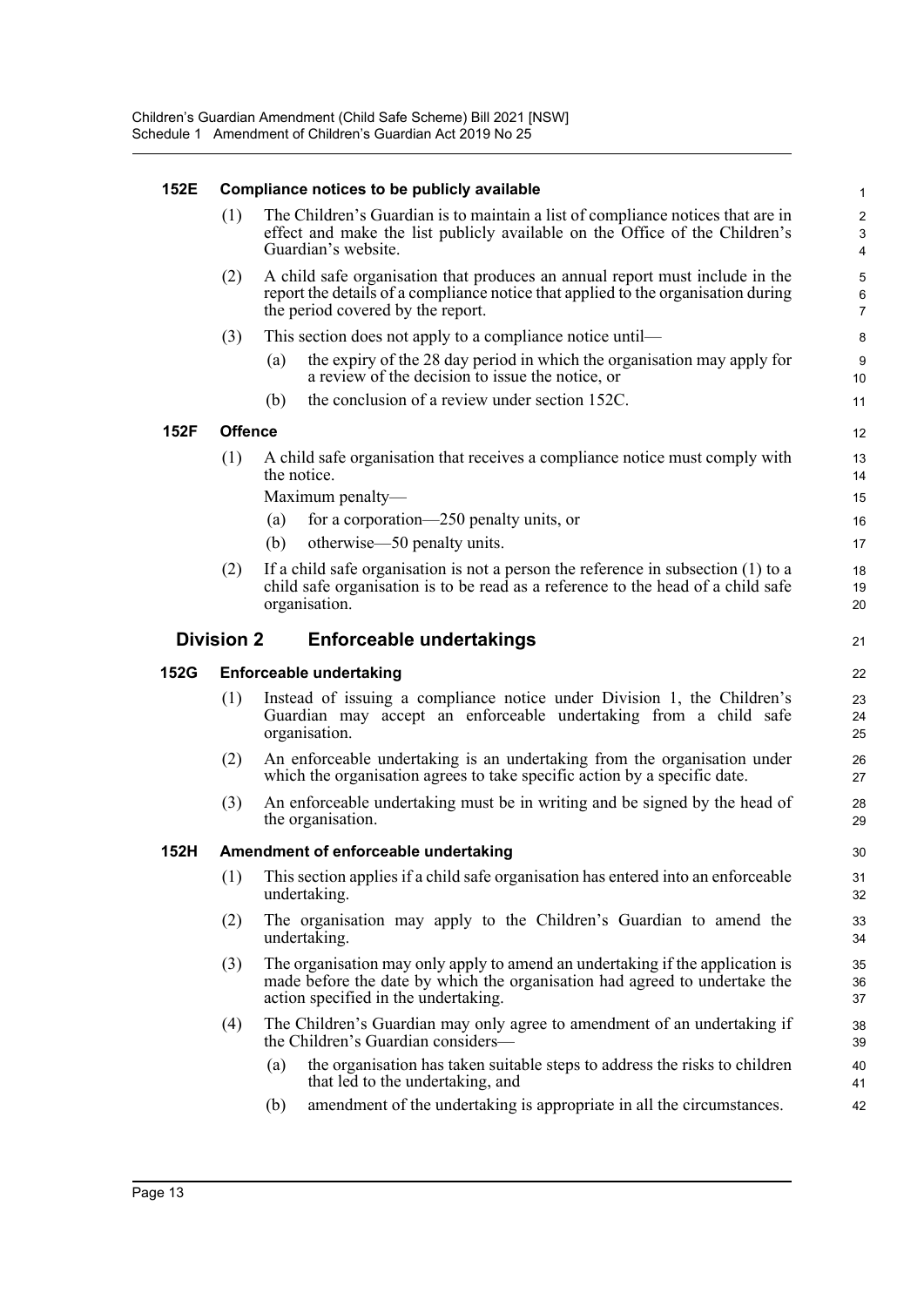|        | <b>1521</b> |                     | Enforceable undertakings to be publicly available                                                                                                                                                                                                             |                                                           |  |  |
|--------|-------------|---------------------|---------------------------------------------------------------------------------------------------------------------------------------------------------------------------------------------------------------------------------------------------------------|-----------------------------------------------------------|--|--|
|        |             | (1)                 | The Children's Guardian is to maintain a list of enforceable undertakings that<br>are in effect and make the list publicly available on the Office of the Children's<br>Guardian's website.                                                                   | $\overline{\mathbf{c}}$<br>$\ensuremath{\mathsf{3}}$<br>4 |  |  |
|        |             | (2)                 | A child safe organisation that produces an annual report must include in the<br>report the details of an enforceable undertaking that applied to the organisation<br>during the period covered by the report.                                                 | 5<br>6<br>$\overline{7}$                                  |  |  |
|        | <b>152J</b> | <b>Offence</b>      |                                                                                                                                                                                                                                                               | 8                                                         |  |  |
|        |             | (1)                 | A child safe organisation that enters into an enforceable undertaking must<br>comply with the undertaking.<br>Maximum penalty-                                                                                                                                | 9<br>10<br>11                                             |  |  |
|        |             |                     | for a corporation—500 penalty units, or<br>(a)                                                                                                                                                                                                                | 12                                                        |  |  |
|        |             |                     | otherwise—100 penalty units.<br>(b)                                                                                                                                                                                                                           | 13                                                        |  |  |
|        |             | (2)                 | If a child safe organisation is not a person the reference in subsection $(1)$ to a<br>child safe organisation is to be read as a reference to the head of a child safe<br>organisation.                                                                      | 14<br>15<br>16                                            |  |  |
|        |             | <b>Division 3</b>   | <b>Miscellaneous</b>                                                                                                                                                                                                                                          | 17                                                        |  |  |
|        | 152K        |                     | <b>Ministerial notice</b>                                                                                                                                                                                                                                     | 18                                                        |  |  |
|        |             |                     | The Children's Guardian must inform the Minister when taking enforcement<br>action under this Part against a child safe organisation that is a public authority<br>under section 14, definition of <i>public authority</i> , paragraphs (a), (b), (d) or (e). | 19<br>20<br>21                                            |  |  |
| $[13]$ |             |                     | Section 163, heading                                                                                                                                                                                                                                          | 22                                                        |  |  |
|        |             |                     | Omit the heading. Insert instead—                                                                                                                                                                                                                             | 23                                                        |  |  |
|        | 163         |                     | <b>Definitions</b>                                                                                                                                                                                                                                            | 24                                                        |  |  |
| $[14]$ |             | <b>Section 163</b>  |                                                                                                                                                                                                                                                               | 25                                                        |  |  |
|        |             |                     | Omit "director has". Insert instead "corporation and director have".                                                                                                                                                                                          | 26                                                        |  |  |
| $[15]$ |             |                     | <b>Section 164 Executive liability offences</b>                                                                                                                                                                                                               | 27                                                        |  |  |
|        |             |                     | Insert after paragraph $(g)$ —                                                                                                                                                                                                                                | 28                                                        |  |  |
|        |             |                     | $(g1)$ section 152F,                                                                                                                                                                                                                                          | 29                                                        |  |  |
|        |             |                     | (g2)<br>section 152J,                                                                                                                                                                                                                                         | 30                                                        |  |  |
| $[16]$ |             |                     | Section 174 Children's Guardian may make guidelines                                                                                                                                                                                                           | 31                                                        |  |  |
|        |             |                     | Insert after section $174(2)(d)$ —                                                                                                                                                                                                                            | 32                                                        |  |  |
|        |             |                     | (e) guidance for the purposes of Part 3A.                                                                                                                                                                                                                     | 33                                                        |  |  |
| $[17]$ |             |                     | Section 180 Provision and exchange of information                                                                                                                                                                                                             | 34                                                        |  |  |
|        |             |                     | Insert after section 180(8), definition of <i>relevant body</i> , paragraph (a)—                                                                                                                                                                              | 35                                                        |  |  |
|        |             |                     | a prescribed agency, and<br>(a1)                                                                                                                                                                                                                              | 36                                                        |  |  |
| $[18]$ |             | <b>Section 180A</b> |                                                                                                                                                                                                                                                               | 37                                                        |  |  |
|        |             |                     | Insert after section 180-                                                                                                                                                                                                                                     | 38                                                        |  |  |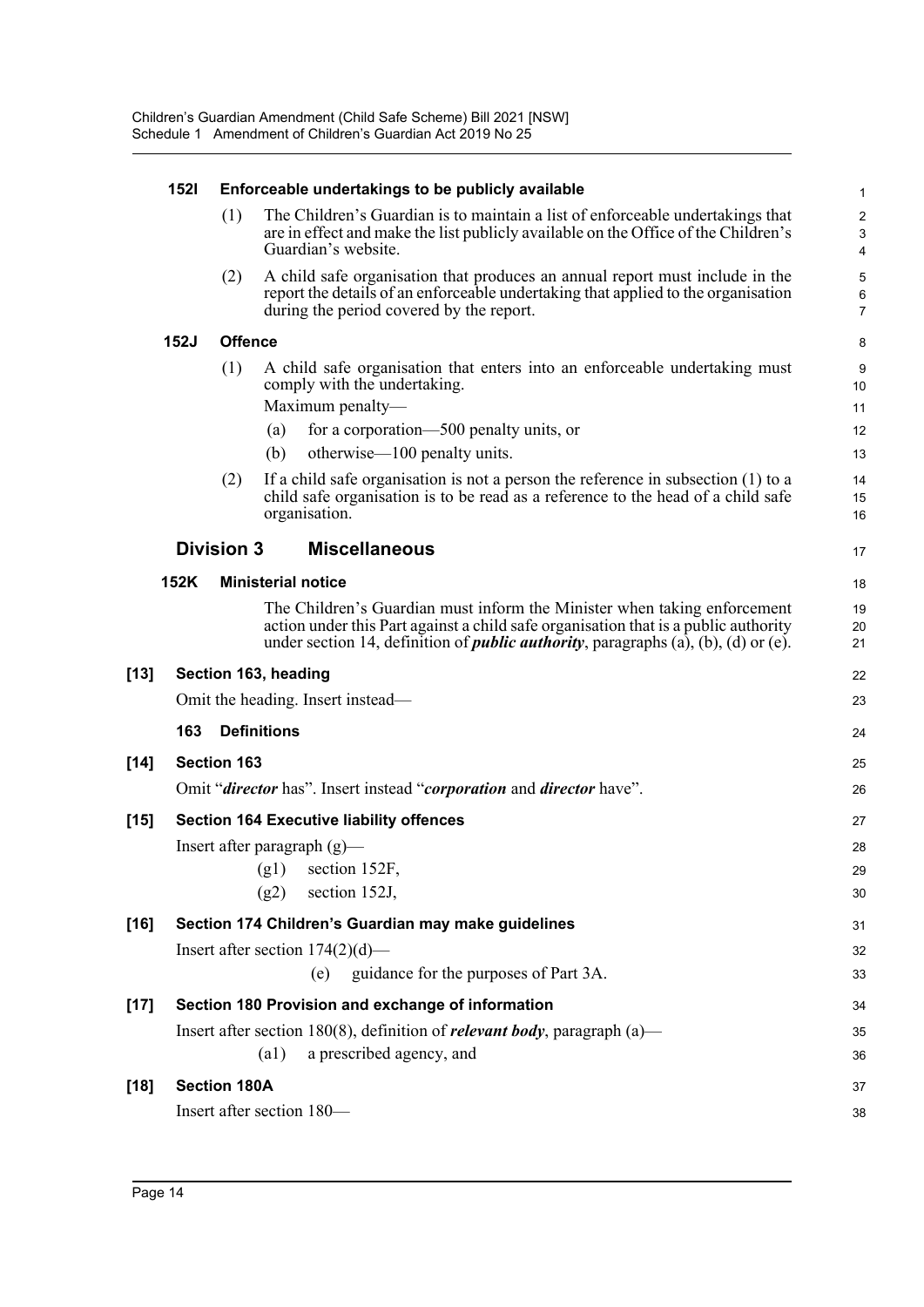|        | 180A |                              |     | <b>Information sharing</b>                                                                                                                                                                                                                                    | $\mathbf 1$                                   |
|--------|------|------------------------------|-----|---------------------------------------------------------------------------------------------------------------------------------------------------------------------------------------------------------------------------------------------------------------|-----------------------------------------------|
|        |      | (1)                          |     | The Children's Guardian may give information obtained under Part 3A or 9A<br>to a relevant person in relation to-                                                                                                                                             | $\boldsymbol{2}$<br>$\ensuremath{\mathsf{3}}$ |
|        |      |                              | (a) | a matter relevant to the exercise of a law of another State, the<br>Commonwealth or a Territory, or                                                                                                                                                           | 4<br>5                                        |
|        |      |                              | (b) | an undertaking that is or was being carried out jointly by New South<br>Wales and another State, the Commonwealth or a Territory.                                                                                                                             | 6<br>$\overline{7}$                           |
|        |      | (2)                          |     | In this section-                                                                                                                                                                                                                                              | 8                                             |
|        |      |                              |     | <i>relevant person</i> means a person exercising functions under a law of another<br>State, the Commonwealth or a Territory, that are substantially the same as the<br>functions of the Children's Guardian under this Act.                                   | 9<br>10<br>11                                 |
| $[19]$ |      |                              |     | <b>Schedule 2 Powers of authorised persons</b>                                                                                                                                                                                                                | 12                                            |
|        |      |                              |     | Omit "Part 4". Insert instead "Part 3A or 4" in clause $7(1)(d)$ .                                                                                                                                                                                            | 13                                            |
| $[20]$ |      |                              |     | Schedule 2, clause 20(1)                                                                                                                                                                                                                                      | 14                                            |
|        |      |                              |     | Omit "Part 4". Insert instead "Part 3A or 4".                                                                                                                                                                                                                 | 15                                            |
|        |      |                              |     |                                                                                                                                                                                                                                                               |                                               |
| $[21]$ |      | <b>Schedule 6 Dictionary</b> |     |                                                                                                                                                                                                                                                               | 16                                            |
|        |      |                              |     | Insert in alphabetical order—                                                                                                                                                                                                                                 | 17                                            |
|        |      |                              |     | <i>child safe action plan—see section 8F.</i>                                                                                                                                                                                                                 | 18                                            |
|        |      |                              |     | <i>child safe organisation</i> means 1 of the following—                                                                                                                                                                                                      | 19                                            |
|        |      |                              | (a) | an entity mentioned in Schedule 1, other than an organisation that is—                                                                                                                                                                                        | 20                                            |
|        |      |                              |     | a designated agency, or<br>(i)<br>an accredited adoption service provider,<br>(ii)                                                                                                                                                                            | 21<br>22                                      |
|        |      |                              | (b) | a religious body-                                                                                                                                                                                                                                             | 23                                            |
|        |      |                              |     | that provides services to children, or<br>(i)                                                                                                                                                                                                                 | 24                                            |
|        |      |                              |     | in which adults have contact with children,<br>(ii)                                                                                                                                                                                                           | 25                                            |
|        |      |                              | (c) | a local government authority,                                                                                                                                                                                                                                 | 26                                            |
|        |      |                              | (d) | a club or other body providing programs or services of a recreational or<br>sporting nature for children and in which workers are required to hold a<br>working with children check clearance under the Child Protection<br>(Working with Children) Act 2012, | 27<br>28<br>29<br>30                          |
|        |      |                              | (e) | an entity, or part of an entity, prescribed by the regulations for this<br>definition.                                                                                                                                                                        | 31<br>32                                      |
|        |      |                              |     | <b>Child Safe Standards—see section 8C.</b>                                                                                                                                                                                                                   | 33                                            |
|        |      |                              |     | <i>head of a child safe organisation</i> means—                                                                                                                                                                                                               | 34                                            |
|        |      |                              | (a) | for an organisation that is a Department—the Secretary of the<br>Department or the Secretary's delegate, or                                                                                                                                                   | 35<br>36                                      |
|        |      |                              | (b) | if the regulations prescribe a person or a class of persons as the head of<br>the organisation—the prescribed person or a person belonging to the<br>class of persons prescribed, or                                                                          | 37<br>38<br>39                                |
|        |      |                              | (c) | otherwise-                                                                                                                                                                                                                                                    | 40                                            |
|        |      |                              |     | the chief executive officer of the organisation, however<br>(i)<br>described, or                                                                                                                                                                              | 41<br>42                                      |